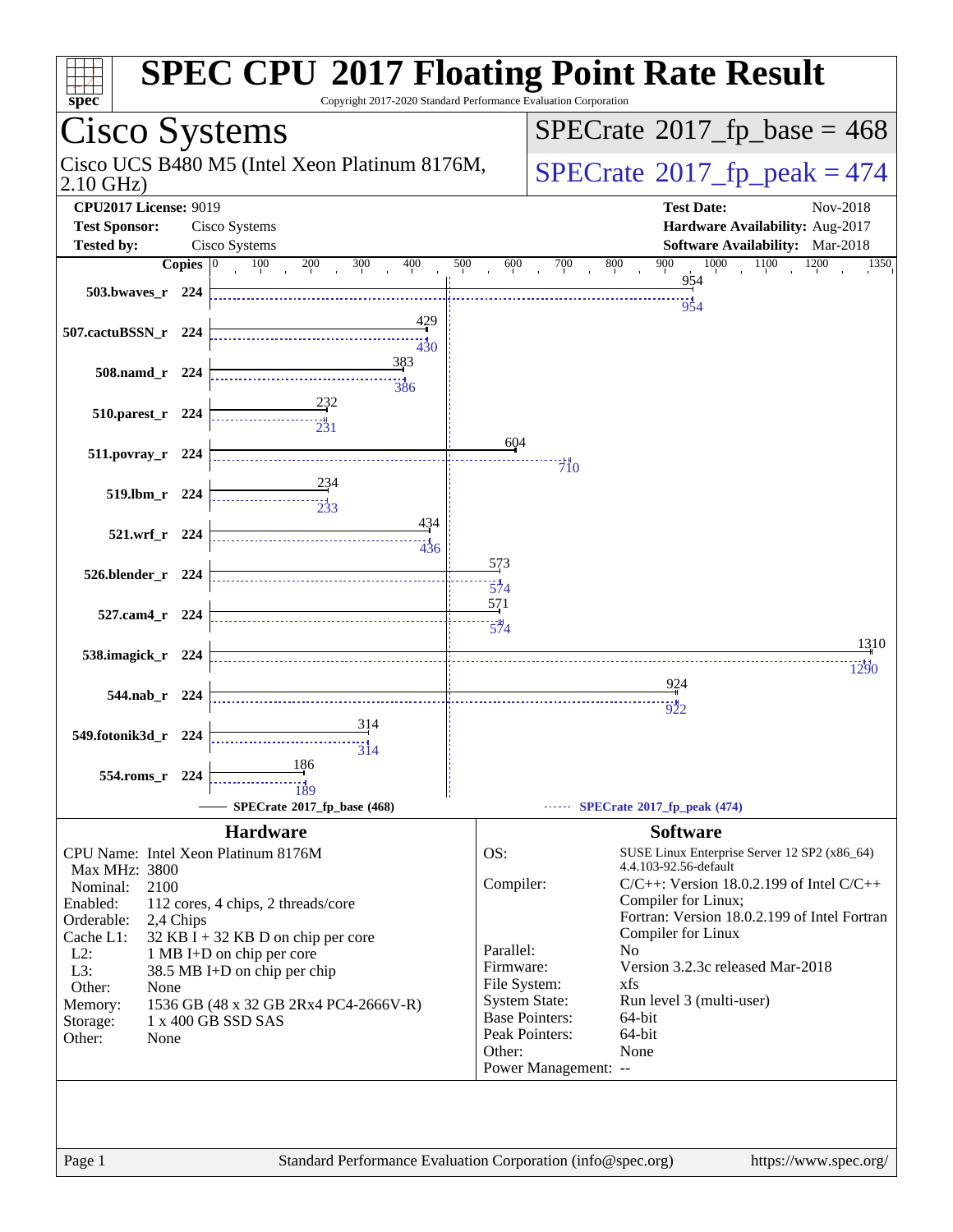

Copyright 2017-2020 Standard Performance Evaluation Corporation

## Cisco Systems

Cisco UCS B480 M5 (Intel Xeon Platinum 8176M,  $\big|$  [SPECrate](http://www.spec.org/auto/cpu2017/Docs/result-fields.html#SPECrate2017fppeak)®[2017\\_fp\\_peak = 4](http://www.spec.org/auto/cpu2017/Docs/result-fields.html#SPECrate2017fppeak)74

 $SPECTate$ <sup>®</sup>[2017\\_fp\\_base =](http://www.spec.org/auto/cpu2017/Docs/result-fields.html#SPECrate2017fpbase) 468

2.10 GHz)

**[CPU2017 License:](http://www.spec.org/auto/cpu2017/Docs/result-fields.html#CPU2017License)** 9019 **[Test Date:](http://www.spec.org/auto/cpu2017/Docs/result-fields.html#TestDate)** Nov-2018 **[Test Sponsor:](http://www.spec.org/auto/cpu2017/Docs/result-fields.html#TestSponsor)** Cisco Systems **[Hardware Availability:](http://www.spec.org/auto/cpu2017/Docs/result-fields.html#HardwareAvailability)** Aug-2017 **[Tested by:](http://www.spec.org/auto/cpu2017/Docs/result-fields.html#Testedby)** Cisco Systems **[Software Availability:](http://www.spec.org/auto/cpu2017/Docs/result-fields.html#SoftwareAvailability)** Mar-2018

#### **[Results Table](http://www.spec.org/auto/cpu2017/Docs/result-fields.html#ResultsTable)**

|                                          | <b>Base</b>   |                |       |                |       | <b>Peak</b>    |       |               |                |              |                |              |                |              |
|------------------------------------------|---------------|----------------|-------|----------------|-------|----------------|-------|---------------|----------------|--------------|----------------|--------------|----------------|--------------|
| <b>Benchmark</b>                         | <b>Copies</b> | <b>Seconds</b> | Ratio | <b>Seconds</b> | Ratio | <b>Seconds</b> | Ratio | <b>Copies</b> | <b>Seconds</b> | <b>Ratio</b> | <b>Seconds</b> | <b>Ratio</b> | <b>Seconds</b> | <b>Ratio</b> |
| 503.bwaves_r                             | 224           | 2353           | 954   | 2351           | 955   | 2354           | 954   | 224           | 2356           | 953          | 2354           | 954          | 2352           | 955          |
| 507.cactuBSSN r                          | 224           | 663            | 428   | 661            | 429   | 660            | 430   | 224           | 660            | 430          | 660            | 430          | 660            | 429          |
| $508$ .namd $r$                          | 224           | 555            | 383   | 557            | 382   | 556            | 383   | 224           | 551            | 386          | 552            | 385          | 551            | 386          |
| 510.parest_r                             | 224           | 2526           | 232   | 2525           | 232   | 2541           | 231   | 224           | 2538           | 231          | 2589           | 226          | 2539           | 231          |
| 511.povray_r                             | 224           | 865            | 604   | 864            | 605   | 868            | 603   | 224           | 736            | 710          | 748            | 700          | 733            | 713          |
| $519$ .lbm $r$                           | 224           | 1010           | 234   | 1011           | 234   | 1010           | 234   | 224           | 1014           | 233          | 1014           | 233          | 1014           | 233          |
| $521$ .wrf r                             | 224           | 1157           | 434   | 1157           | 434   | 1155           | 435   | 224           | 1157           | 434          | 1151           | 436          | 1152           | 436          |
| 526.blender r                            | 224           | 595            | 573   | 594            | 574   | 596            | 573   | 224           | 595            | 573          | 595            | 574          | 594            | 574          |
| $527.cam4_r$                             | 224           | 684            | 573   | 686            | 571   | 686            | 571   | 224           | 677            | 579          | 682            | 574          | 685            | 572          |
| 538.imagick_r                            | 224           | 426            | 1310  | 426            | 1310  | 427            | 1310  | 224           | 431            | 1290         | 431            | 1290         | 426            | 1310         |
| 544.nab r                                | 224           | 410            | 920   | 408            | 924   | 408            | 924   | 224           | 409            | 922          | 407            | 925          | 409            | 921          |
| 549.fotonik3d r                          | 224           | 2780           | 314   | 2783           | 314   | 2786           | 313   | 224           | 2781           | 314          | 2783           | 314          | 2795           | 312          |
| 554.roms r                               | 224           | 1914           | 186   | 1915           | 186   | 1912           | 186   | 224           | 1884           | 189          | 1881           | 189          | 1883           | <u> 189</u>  |
| $SPECrate^{\circ}2017$ _fp_base =<br>468 |               |                |       |                |       |                |       |               |                |              |                |              |                |              |

**[SPECrate](http://www.spec.org/auto/cpu2017/Docs/result-fields.html#SPECrate2017fppeak)[2017\\_fp\\_peak =](http://www.spec.org/auto/cpu2017/Docs/result-fields.html#SPECrate2017fppeak) 474**

Results appear in the [order in which they were run](http://www.spec.org/auto/cpu2017/Docs/result-fields.html#RunOrder). Bold underlined text [indicates a median measurement](http://www.spec.org/auto/cpu2017/Docs/result-fields.html#Median).

#### **[Submit Notes](http://www.spec.org/auto/cpu2017/Docs/result-fields.html#SubmitNotes)**

 The numactl mechanism was used to bind copies to processors. The config file option 'submit' was used to generate numactl commands to bind each copy to a specific processor. For details, please see the config file.

#### **[Operating System Notes](http://www.spec.org/auto/cpu2017/Docs/result-fields.html#OperatingSystemNotes)**

Stack size set to unlimited using "ulimit -s unlimited"

#### **[General Notes](http://www.spec.org/auto/cpu2017/Docs/result-fields.html#GeneralNotes)**

Environment variables set by runcpu before the start of the run: LD\_LIBRARY\_PATH = "/opt/cpu2017/lib/ia32:/opt/cpu2017/lib/intel64"

 Binaries compiled on a system with 1x Intel Core i7-6700K CPU + 32GB RAM memory using Redhat Enterprise Linux 7.5 Transparent Huge Pages enabled by default Prior to runcpu invocation Filesystem page cache synced and cleared with: sync; echo 3> /proc/sys/vm/drop\_caches runcpu command invoked through numactl i.e.: numactl --interleave=all runcpu <etc> Yes: The test sponsor attests, as of date of publication, that CVE-2017-5754 (Meltdown) is mitigated in the system as tested and documented.

**(Continued on next page)**

| Page 2 | Standard Performance Evaluation Corporation (info@spec.org) | https://www.spec.org/ |
|--------|-------------------------------------------------------------|-----------------------|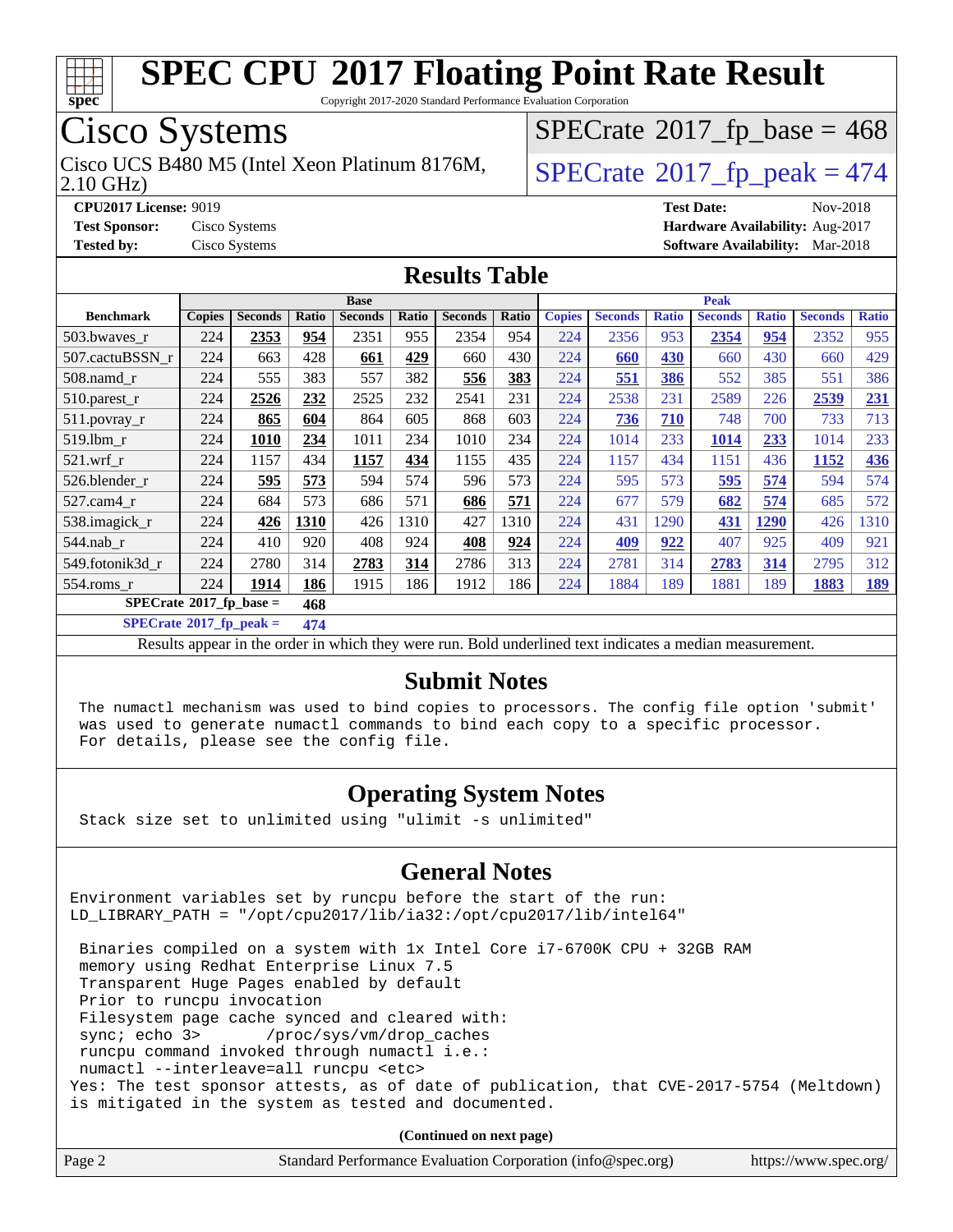

Copyright 2017-2020 Standard Performance Evaluation Corporation

## Cisco Systems

Cisco UCS B480 M5 (Intel Xeon Platinum 8176M,<br>2.10 GHz)

 $SPECTate$ <sup>®</sup>[2017\\_fp\\_base =](http://www.spec.org/auto/cpu2017/Docs/result-fields.html#SPECrate2017fpbase) 468

 $SPECTate$ <sup>®</sup>[2017\\_fp\\_peak = 4](http://www.spec.org/auto/cpu2017/Docs/result-fields.html#SPECrate2017fppeak)74

**[Tested by:](http://www.spec.org/auto/cpu2017/Docs/result-fields.html#Testedby)** Cisco Systems **[Software Availability:](http://www.spec.org/auto/cpu2017/Docs/result-fields.html#SoftwareAvailability)** Mar-2018

**[CPU2017 License:](http://www.spec.org/auto/cpu2017/Docs/result-fields.html#CPU2017License)** 9019 **[Test Date:](http://www.spec.org/auto/cpu2017/Docs/result-fields.html#TestDate)** Nov-2018 **[Test Sponsor:](http://www.spec.org/auto/cpu2017/Docs/result-fields.html#TestSponsor)** Cisco Systems **[Hardware Availability:](http://www.spec.org/auto/cpu2017/Docs/result-fields.html#HardwareAvailability)** Aug-2017

#### **[General Notes \(Continued\)](http://www.spec.org/auto/cpu2017/Docs/result-fields.html#GeneralNotes)**

Yes: The test sponsor attests, as of date of publication, that CVE-2017-5753 (Spectre variant 1) is mitigated in the system as tested and documented. Yes: The test sponsor attests, as of date of publication, that CVE-2017-5715 (Spectre variant 2) is mitigated in the system as tested and documented.

#### **[Platform Notes](http://www.spec.org/auto/cpu2017/Docs/result-fields.html#PlatformNotes)**

Page 3 Standard Performance Evaluation Corporation [\(info@spec.org\)](mailto:info@spec.org) <https://www.spec.org/> BIOS Settings: Intel HyperThreading Technology set to Enabled CPU performance set to Enterprise Power Performance Tuning set to OS Controls SNC set to Enabled IMC Interleaving set to 1-way Interleave Patrol Scrub set to Disabled Sysinfo program /opt/cpu2017/bin/sysinfo Rev: r5797 of 2017-06-14 96c45e4568ad54c135fd618bcc091c0f running on linux-vb5q Mon Nov 12 19:36:36 2018 SUT (System Under Test) info as seen by some common utilities. For more information on this section, see <https://www.spec.org/cpu2017/Docs/config.html#sysinfo> From /proc/cpuinfo model name : Intel(R) Xeon(R) Platinum 8176M CPU @ 2.10GHz 4 "physical id"s (chips) 224 "processors" cores, siblings (Caution: counting these is hw and system dependent. The following excerpts from /proc/cpuinfo might not be reliable. Use with caution.) cpu cores : 28 siblings : 56 physical 0: cores 0 1 2 3 4 5 6 8 9 10 11 12 13 14 16 17 18 19 20 21 22 24 25 26 27 28 29 30 physical 1: cores 0 1 2 3 4 5 6 8 9 10 11 12 13 14 16 17 18 19 20 21 22 24 25 26 27 28 29 30 physical 2: cores 0 1 2 3 4 5 6 8 9 10 11 12 13 14 16 17 18 19 20 21 22 24 25 26 27 28 29 30 physical 3: cores 0 1 2 3 4 5 6 8 9 10 11 12 13 14 16 17 18 19 20 21 22 24 25 26 27 28 29 30 From lscpu: Architecture: x86\_64 CPU op-mode(s): 32-bit, 64-bit Byte Order: Little Endian CPU(s): 224 On-line CPU(s) list: 0-223 Thread(s) per core: 2 **(Continued on next page)**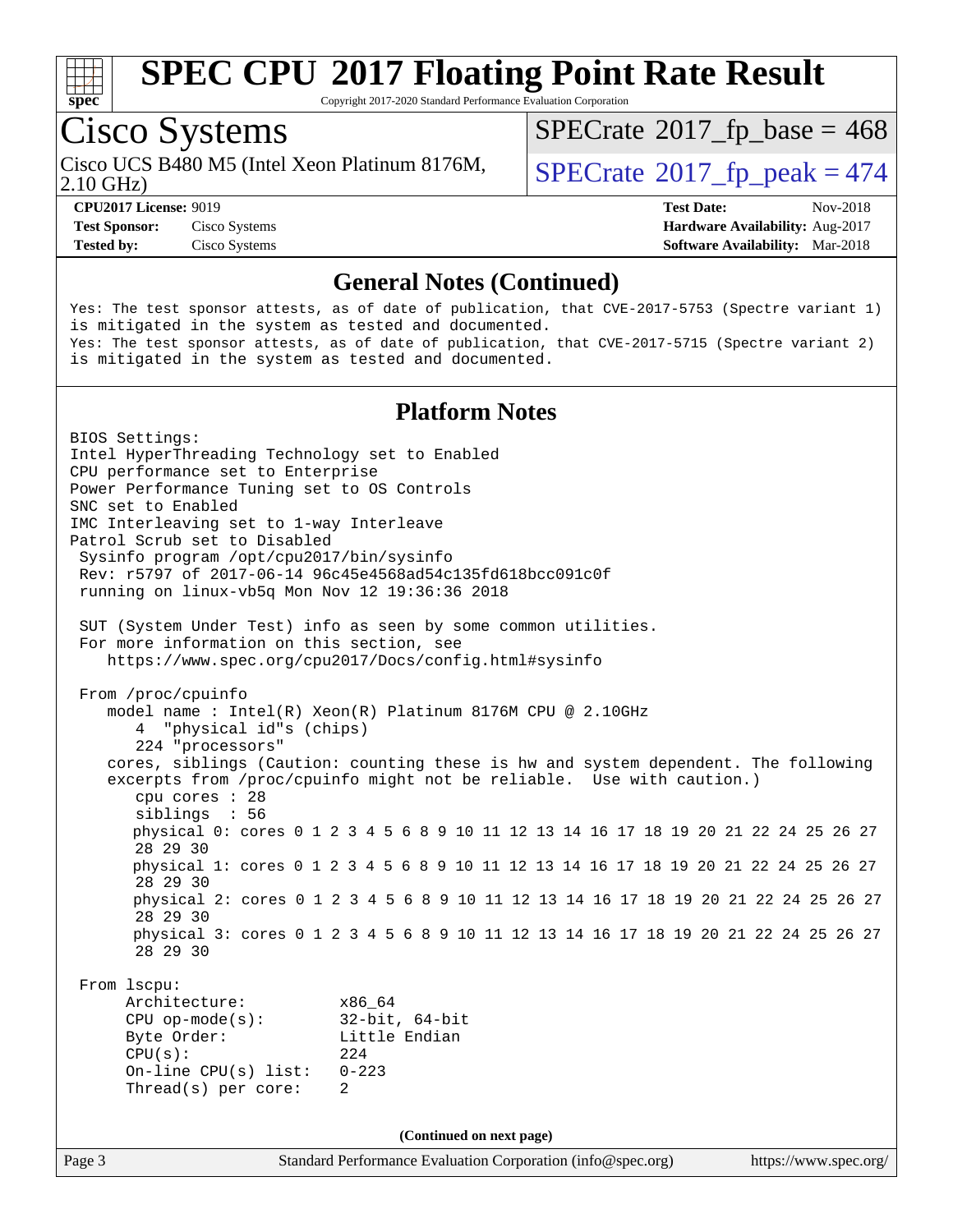

Copyright 2017-2020 Standard Performance Evaluation Corporation

Cisco Systems 2.10 GHz) Cisco UCS B480 M5 (Intel Xeon Platinum 8176M,  $SPECrate@2017_fp\_peak = 474$  $SPECrate@2017_fp\_peak = 474$ 

 $SPECrate$ <sup>®</sup>[2017\\_fp\\_base =](http://www.spec.org/auto/cpu2017/Docs/result-fields.html#SPECrate2017fpbase) 468

**[CPU2017 License:](http://www.spec.org/auto/cpu2017/Docs/result-fields.html#CPU2017License)** 9019 **[Test Date:](http://www.spec.org/auto/cpu2017/Docs/result-fields.html#TestDate)** Nov-2018 **[Test Sponsor:](http://www.spec.org/auto/cpu2017/Docs/result-fields.html#TestSponsor)** Cisco Systems **[Hardware Availability:](http://www.spec.org/auto/cpu2017/Docs/result-fields.html#HardwareAvailability)** Aug-2017 **[Tested by:](http://www.spec.org/auto/cpu2017/Docs/result-fields.html#Testedby)** Cisco Systems **[Software Availability:](http://www.spec.org/auto/cpu2017/Docs/result-fields.html#SoftwareAvailability)** Mar-2018

#### **[Platform Notes \(Continued\)](http://www.spec.org/auto/cpu2017/Docs/result-fields.html#PlatformNotes)**

| (Continued on next page)                                                                                                                                                                                                                                                                                                                                                                                                                  |                                                                                                                                                                                                                                                                                                                                                                                                                                                                                                                                                                                                                                                                                                                                                                                                                                                                                                                                                                                                                                                                                                                                                                                                                                                                                                                                                                                                                                                                                                                                                                                 |  |  |  |  |
|-------------------------------------------------------------------------------------------------------------------------------------------------------------------------------------------------------------------------------------------------------------------------------------------------------------------------------------------------------------------------------------------------------------------------------------------|---------------------------------------------------------------------------------------------------------------------------------------------------------------------------------------------------------------------------------------------------------------------------------------------------------------------------------------------------------------------------------------------------------------------------------------------------------------------------------------------------------------------------------------------------------------------------------------------------------------------------------------------------------------------------------------------------------------------------------------------------------------------------------------------------------------------------------------------------------------------------------------------------------------------------------------------------------------------------------------------------------------------------------------------------------------------------------------------------------------------------------------------------------------------------------------------------------------------------------------------------------------------------------------------------------------------------------------------------------------------------------------------------------------------------------------------------------------------------------------------------------------------------------------------------------------------------------|--|--|--|--|
| From numactl --hardware<br>WARNING: a numactl 'node' might or might not correspond to a<br>physical chip.<br>$available: 8 nodes (0-7)$<br>node 0 cpus: 0 1 2 3 7 8 9 14 15 16 17 21 22 23 112 113 114 115 119 120 121 126 127 128<br>129 133 134 135<br>node 0 size: 191933 MB<br>node 0 free: 191684 MB<br>node 1 cpus: 4 5 6 10 11 12 13 18 19 20 24 25 26 27 116 117 118 122 123 124 125 130 131                                      |                                                                                                                                                                                                                                                                                                                                                                                                                                                                                                                                                                                                                                                                                                                                                                                                                                                                                                                                                                                                                                                                                                                                                                                                                                                                                                                                                                                                                                                                                                                                                                                 |  |  |  |  |
| /proc/cpuinfo cache data<br>cache size : 39424 KB                                                                                                                                                                                                                                                                                                                                                                                         |                                                                                                                                                                                                                                                                                                                                                                                                                                                                                                                                                                                                                                                                                                                                                                                                                                                                                                                                                                                                                                                                                                                                                                                                                                                                                                                                                                                                                                                                                                                                                                                 |  |  |  |  |
| Socket(s):<br>NUMA $node(s)$ :<br>Vendor ID:<br>CPU family:<br>Model:<br>Model name:<br>Stepping:<br>CPU MHz:<br>CPU max MHz:<br>CPU min MHz:<br>BogoMIPS:<br>Virtualization:<br>L1d cache:<br>Lli cache:<br>L2 cache:<br>L3 cache:<br>NUMA node0 CPU(s):<br>NUMA nodel CPU(s):<br>NUMA node2 CPU(s):<br>NUMA node3 CPU(s):<br>NUMA node4 CPU(s):<br>NUMA $node5$ CPU $(s)$ :<br>NUMA node6 CPU(s):<br>NUMA $node7$ CPU $(s)$ :<br>Flags: | 4<br>8<br>GenuineIntel<br>6<br>85<br>Intel(R) Xeon(R) Platinum 8176M CPU @ 2.10GHz<br>4<br>1819.577<br>3800.0000<br>1000.0000<br>4200.01<br>$VT - x$<br>32K<br>32K<br>1024K<br>39424K<br>$0-3, 7-9, 14-17, 21-23, 112-115, 119-121, 126-129, 133-135$<br>4-6, 10-13, 18-20, 24-27, 116-118, 122-125, 130-132, 136-139<br>28-31, 35-37, 42-45, 49-51, 140-143, 147-149, 154-157, 161-163<br>32-34, 38-41, 46-48, 52-55, 144-146, 150-153, 158-160, 164-167<br>56-59, 63-65, 70-73, 77-79, 168-171, 175-177, 182-185, 189-191<br>60-62, 66-69, 74-76, 80-83, 172-174, 178-181, 186-188, 192-195<br>84-87, 91-93, 98-101, 105-107, 196-199, 203-205, 210-213, 217-219<br>88-90, 94-97, 102-104, 108-111, 200-202, 206-209, 214-216, 220-223<br>fpu vme de pse tsc msr pae mce cx8 apic sep mtrr pge mca cmov<br>pat pse36 clflush dts acpi mmx fxsr sse sse2 ss ht tm pbe syscall nx pdpelgb rdtscp<br>lm constant_tsc art arch_perfmon pebs bts rep_good nopl xtopology nonstop_tsc<br>aperfmperf eagerfpu pni pclmulqdq dtes64 monitor ds_cpl vmx smx est tm2 ssse3 sdbg<br>fma cx16 xtpr pdcm pcid dca sse4_1 sse4_2 x2apic movbe popcnt tsc_deadline_timer aes<br>xsave avx f16c rdrand lahf_lm abm 3dnowprefetch ida arat epb invpcid_single pln pts<br>dtherm hwp hwp_act_window hwp_epp hwp_pkg_req intel_pt spec_ctrl kaiser tpr_shadow<br>vnmi flexpriority ept vpid fsgsbase tsc_adjust bmil hle avx2 smep bmi2 erms invpcid<br>rtm cqm mpx avx512f avx512dq rdseed adx smap clflushopt clwb avx512cd avx512bw<br>avx512vl xsaveopt xsavec xgetbvl cqm_llc cqm_occup_llc |  |  |  |  |
| $Core(s)$ per socket:                                                                                                                                                                                                                                                                                                                                                                                                                     | 28                                                                                                                                                                                                                                                                                                                                                                                                                                                                                                                                                                                                                                                                                                                                                                                                                                                                                                                                                                                                                                                                                                                                                                                                                                                                                                                                                                                                                                                                                                                                                                              |  |  |  |  |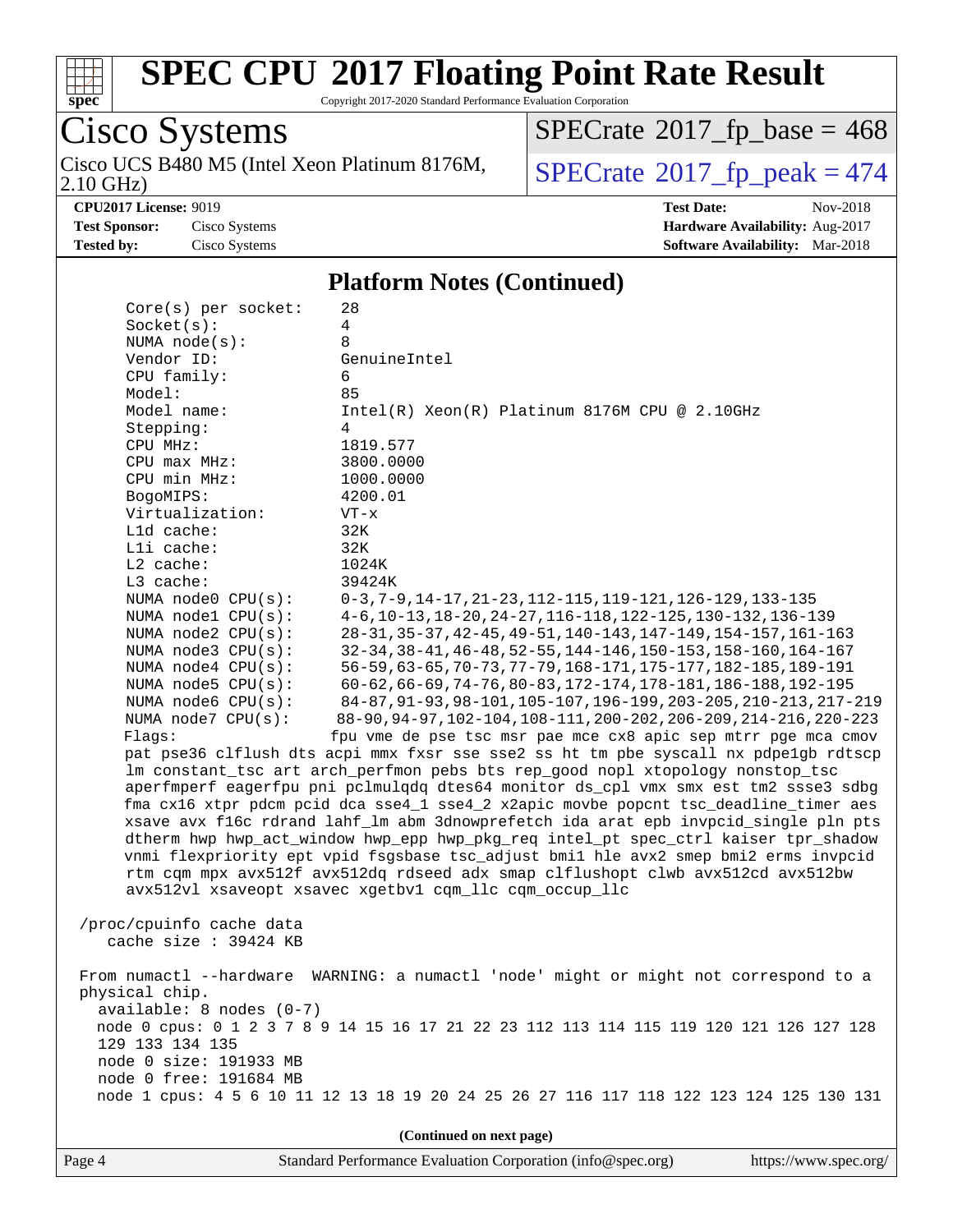

Copyright 2017-2020 Standard Performance Evaluation Corporation

## Cisco Systems

2.10 GHz) Cisco UCS B480 M5 (Intel Xeon Platinum 8176M,  $\big|$  [SPECrate](http://www.spec.org/auto/cpu2017/Docs/result-fields.html#SPECrate2017fppeak)®[2017\\_fp\\_peak = 4](http://www.spec.org/auto/cpu2017/Docs/result-fields.html#SPECrate2017fppeak)74

 $SPECTate$ <sup>®</sup>[2017\\_fp\\_base =](http://www.spec.org/auto/cpu2017/Docs/result-fields.html#SPECrate2017fpbase) 468

**[CPU2017 License:](http://www.spec.org/auto/cpu2017/Docs/result-fields.html#CPU2017License)** 9019 **[Test Date:](http://www.spec.org/auto/cpu2017/Docs/result-fields.html#TestDate)** Nov-2018 **[Test Sponsor:](http://www.spec.org/auto/cpu2017/Docs/result-fields.html#TestSponsor)** Cisco Systems **[Hardware Availability:](http://www.spec.org/auto/cpu2017/Docs/result-fields.html#HardwareAvailability)** Aug-2017 **[Tested by:](http://www.spec.org/auto/cpu2017/Docs/result-fields.html#Testedby)** Cisco Systems **[Software Availability:](http://www.spec.org/auto/cpu2017/Docs/result-fields.html#SoftwareAvailability)** Mar-2018

#### **[Platform Notes \(Continued\)](http://www.spec.org/auto/cpu2017/Docs/result-fields.html#PlatformNotes)**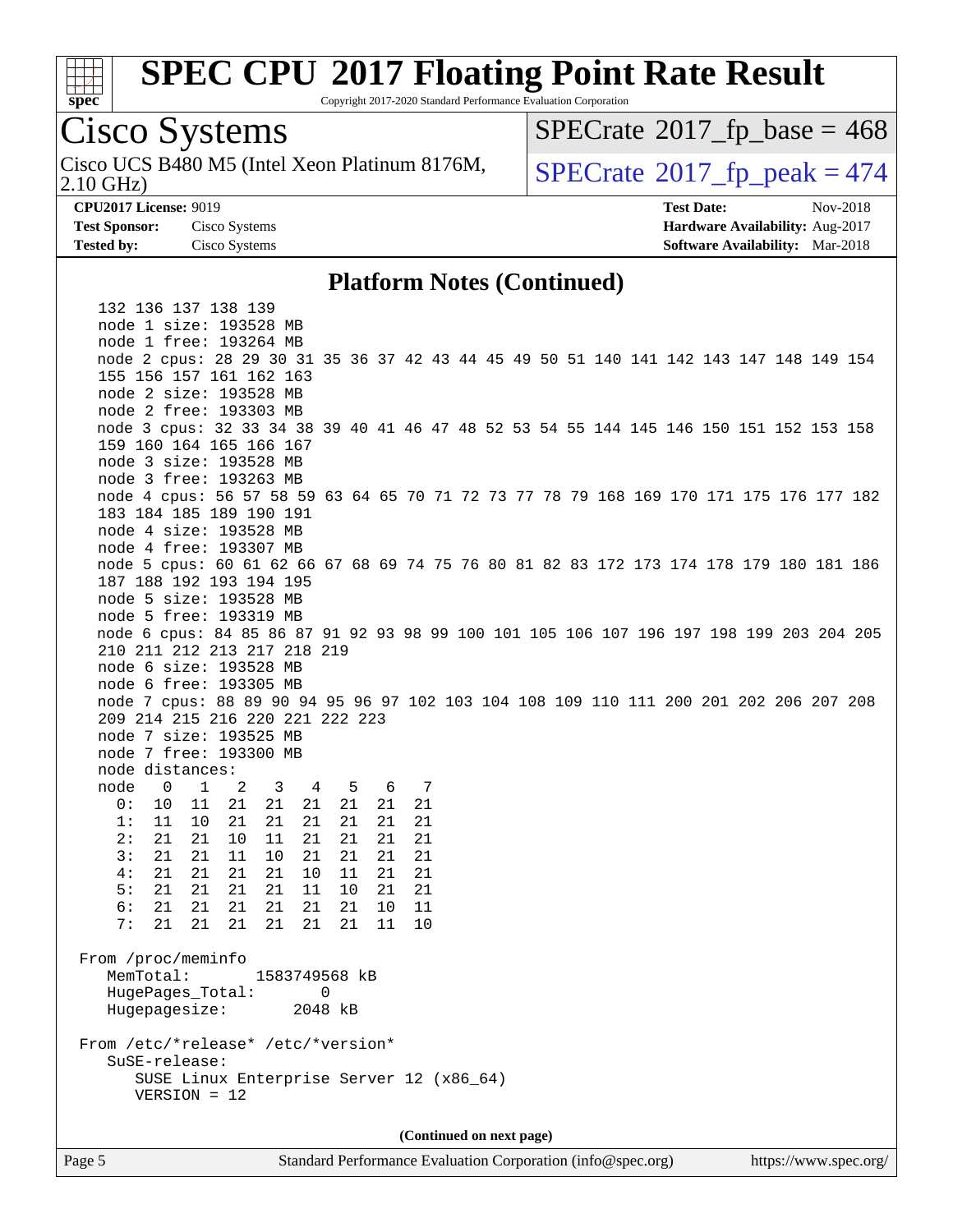

Copyright 2017-2020 Standard Performance Evaluation Corporation

Cisco Systems 2.10 GHz) Cisco UCS B480 M5 (Intel Xeon Platinum 8176M,  $\big|$  [SPECrate](http://www.spec.org/auto/cpu2017/Docs/result-fields.html#SPECrate2017fppeak)®[2017\\_fp\\_peak = 4](http://www.spec.org/auto/cpu2017/Docs/result-fields.html#SPECrate2017fppeak)74  $SPECTate$ <sup>®</sup>[2017\\_fp\\_base =](http://www.spec.org/auto/cpu2017/Docs/result-fields.html#SPECrate2017fpbase) 468 **[CPU2017 License:](http://www.spec.org/auto/cpu2017/Docs/result-fields.html#CPU2017License)** 9019 **[Test Date:](http://www.spec.org/auto/cpu2017/Docs/result-fields.html#TestDate)** Nov-2018 **[Test Sponsor:](http://www.spec.org/auto/cpu2017/Docs/result-fields.html#TestSponsor)** Cisco Systems **[Hardware Availability:](http://www.spec.org/auto/cpu2017/Docs/result-fields.html#HardwareAvailability)** Aug-2017 **[Tested by:](http://www.spec.org/auto/cpu2017/Docs/result-fields.html#Testedby)** Cisco Systems **[Software Availability:](http://www.spec.org/auto/cpu2017/Docs/result-fields.html#SoftwareAvailability)** Mar-2018 **[Platform Notes \(Continued\)](http://www.spec.org/auto/cpu2017/Docs/result-fields.html#PlatformNotes)** PATCHLEVEL = 2 # This file is deprecated and will be removed in a future service pack or release. # Please check /etc/os-release for details about this release. os-release: NAME="SLES" VERSION="12-SP2" VERSION\_ID="12.2" PRETTY\_NAME="SUSE Linux Enterprise Server 12 SP2" ID="sles" ANSI\_COLOR="0;32" CPE\_NAME="cpe:/o:suse:sles:12:sp2" uname -a: Linux linux-vb5q 4.4.103-92.56-default #1 SMP Wed Dec 27 16:24:31 UTC 2017 (2fd2155) x86\_64 x86\_64 x86\_64 GNU/Linux run-level 3 Jan 1 00:36 SPEC is set to: /opt/cpu2017 Filesystem Type Size Used Avail Use% Mounted on /dev/sda1 xfs 280G 77G 203G 28% / Additional information from dmidecode follows. WARNING: Use caution when you interpret this section. The 'dmidecode' program reads system data which is "intended to allow hardware to be accurately determined", but the intent may not be met, as there are frequent changes to hardware, firmware, and the "DMTF SMBIOS" standard. BIOS Cisco Systems, Inc. B480M5.3.2.3c.0.0307181316 03/07/2018 Memory: 48x 0xCE00 M393A4K40BB2-CTD 32 GB 2 rank 2666 (End of data from sysinfo program) **[Compiler Version Notes](http://www.spec.org/auto/cpu2017/Docs/result-fields.html#CompilerVersionNotes)** ============================================================================== C | 519.lbm\_r(base, peak) 538.imagick\_r(base, peak) | 544.nab\_r(base, peak) ----------------------------------------------------------------------------- icc (ICC) 18.0.2 20180210 Copyright (C) 1985-2018 Intel Corporation. All rights reserved. ------------------------------------------------------------------------------ ==============================================================================  $C++$  | 508.namd\_r(base, peak) 510.parest\_r(base, peak) ----------------------------------------------------------------------------- icpc (ICC) 18.0.2 20180210

**(Continued on next page)**

Page 6 Standard Performance Evaluation Corporation [\(info@spec.org\)](mailto:info@spec.org) <https://www.spec.org/>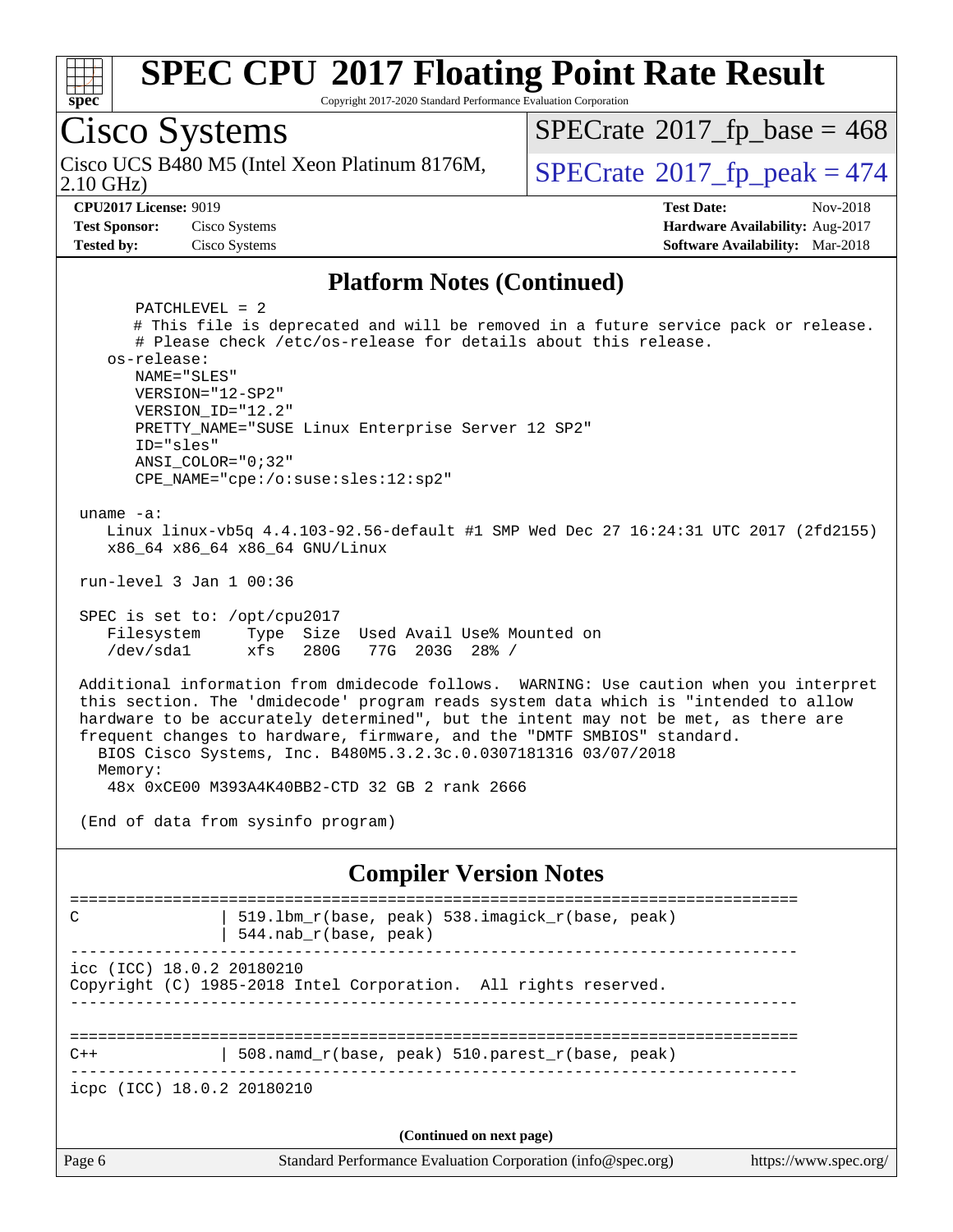

Copyright 2017-2020 Standard Performance Evaluation Corporation

# Cisco Systems

Cisco UCS B480 M5 (Intel Xeon Platinum 8176M,  $SPECrate@2017_fp\_peak = 474$  $SPECrate@2017_fp\_peak = 474$ 

 $SPECrate$ <sup>®</sup>[2017\\_fp\\_base =](http://www.spec.org/auto/cpu2017/Docs/result-fields.html#SPECrate2017fpbase) 468

2.10 GHz)

**[CPU2017 License:](http://www.spec.org/auto/cpu2017/Docs/result-fields.html#CPU2017License)** 9019 **[Test Date:](http://www.spec.org/auto/cpu2017/Docs/result-fields.html#TestDate)** Nov-2018 **[Test Sponsor:](http://www.spec.org/auto/cpu2017/Docs/result-fields.html#TestSponsor)** Cisco Systems **[Hardware Availability:](http://www.spec.org/auto/cpu2017/Docs/result-fields.html#HardwareAvailability)** Aug-2017 **[Tested by:](http://www.spec.org/auto/cpu2017/Docs/result-fields.html#Testedby)** Cisco Systems **[Software Availability:](http://www.spec.org/auto/cpu2017/Docs/result-fields.html#SoftwareAvailability)** Mar-2018

#### **[Compiler Version Notes \(Continued\)](http://www.spec.org/auto/cpu2017/Docs/result-fields.html#CompilerVersionNotes)**

|                                                         | Copyright (C) 1985-2018 Intel Corporation. All rights reserved.                                                                                                                                                                        |
|---------------------------------------------------------|----------------------------------------------------------------------------------------------------------------------------------------------------------------------------------------------------------------------------------------|
|                                                         | ---------------------                                                                                                                                                                                                                  |
|                                                         | $C++$ , C $\qquad$ 511.povray_r(base, peak) 526.blender_r(base, peak)                                                                                                                                                                  |
| icpc (ICC) 18.0.2 20180210<br>icc (ICC) 18.0.2 20180210 | Copyright (C) 1985-2018 Intel Corporation. All rights reserved.<br>Copyright (C) 1985-2018 Intel Corporation. All rights reserved.                                                                                                     |
|                                                         | $C++$ , C, Fortran   507.cactuBSSN_r(base, peak)                                                                                                                                                                                       |
| icpc (ICC) 18.0.2 20180210<br>icc (ICC) 18.0.2 20180210 | Copyright (C) 1985-2018 Intel Corporation. All rights reserved.<br>Copyright (C) 1985-2018 Intel Corporation. All rights reserved.<br>ifort (IFORT) 18.0.2 20180210<br>Copyright (C) 1985-2018 Intel Corporation. All rights reserved. |
| Fortran                                                 | -------------------------------<br>503.bwaves_r(base, peak) 549.fotonik3d_r(base, peak)<br>554.roms_r(base, peak)                                                                                                                      |
|                                                         | ifort (IFORT) 18.0.2 20180210<br>Copyright (C) 1985-2018 Intel Corporation. All rights reserved.                                                                                                                                       |
|                                                         | Fortran, C   521.wrf_r(base, peak) $527.cam4_r(base, peak)$                                                                                                                                                                            |
| icc (ICC) 18.0.2 20180210                               | ifort (IFORT) 18.0.2 20180210<br>Copyright (C) 1985-2018 Intel Corporation. All rights reserved.<br>Copyright (C) 1985-2018 Intel Corporation. All rights reserved.                                                                    |
|                                                         |                                                                                                                                                                                                                                        |

### **[Base Compiler Invocation](http://www.spec.org/auto/cpu2017/Docs/result-fields.html#BaseCompilerInvocation)**

[C benchmarks](http://www.spec.org/auto/cpu2017/Docs/result-fields.html#Cbenchmarks): [icc -m64 -std=c11](http://www.spec.org/cpu2017/results/res2018q4/cpu2017-20181127-09972.flags.html#user_CCbase_intel_icc_64bit_c11_33ee0cdaae7deeeab2a9725423ba97205ce30f63b9926c2519791662299b76a0318f32ddfffdc46587804de3178b4f9328c46fa7c2b0cd779d7a61945c91cd35)

**(Continued on next page)**

Page 7 Standard Performance Evaluation Corporation [\(info@spec.org\)](mailto:info@spec.org) <https://www.spec.org/>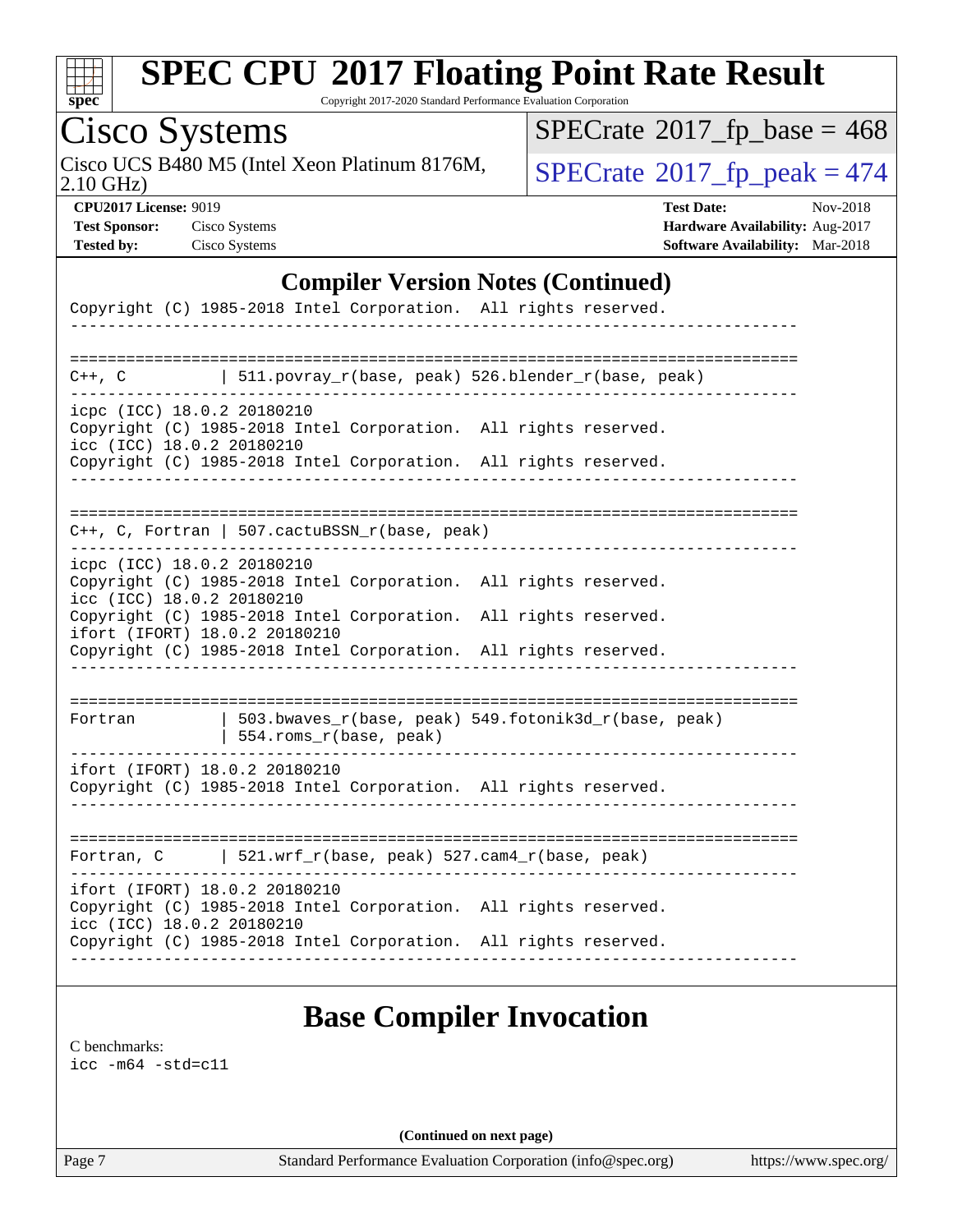

Copyright 2017-2020 Standard Performance Evaluation Corporation

### Cisco Systems

Cisco UCS B480 M5 (Intel Xeon Platinum 8176M,  $\big|$  [SPECrate](http://www.spec.org/auto/cpu2017/Docs/result-fields.html#SPECrate2017fppeak)®[2017\\_fp\\_peak = 4](http://www.spec.org/auto/cpu2017/Docs/result-fields.html#SPECrate2017fppeak)74

 $SPECTate$ <sup>®</sup>[2017\\_fp\\_base =](http://www.spec.org/auto/cpu2017/Docs/result-fields.html#SPECrate2017fpbase) 468

2.10 GHz)

**[CPU2017 License:](http://www.spec.org/auto/cpu2017/Docs/result-fields.html#CPU2017License)** 9019 **[Test Date:](http://www.spec.org/auto/cpu2017/Docs/result-fields.html#TestDate)** Nov-2018 **[Test Sponsor:](http://www.spec.org/auto/cpu2017/Docs/result-fields.html#TestSponsor)** Cisco Systems **Cisco Systems [Hardware Availability:](http://www.spec.org/auto/cpu2017/Docs/result-fields.html#HardwareAvailability)** Aug-2017 **[Tested by:](http://www.spec.org/auto/cpu2017/Docs/result-fields.html#Testedby)** Cisco Systems **[Software Availability:](http://www.spec.org/auto/cpu2017/Docs/result-fields.html#SoftwareAvailability)** Mar-2018

## **[Base Compiler Invocation \(Continued\)](http://www.spec.org/auto/cpu2017/Docs/result-fields.html#BaseCompilerInvocation)**

[C++ benchmarks:](http://www.spec.org/auto/cpu2017/Docs/result-fields.html#CXXbenchmarks) [icpc -m64](http://www.spec.org/cpu2017/results/res2018q4/cpu2017-20181127-09972.flags.html#user_CXXbase_intel_icpc_64bit_4ecb2543ae3f1412ef961e0650ca070fec7b7afdcd6ed48761b84423119d1bf6bdf5cad15b44d48e7256388bc77273b966e5eb805aefd121eb22e9299b2ec9d9)

[Fortran benchmarks](http://www.spec.org/auto/cpu2017/Docs/result-fields.html#Fortranbenchmarks): [ifort -m64](http://www.spec.org/cpu2017/results/res2018q4/cpu2017-20181127-09972.flags.html#user_FCbase_intel_ifort_64bit_24f2bb282fbaeffd6157abe4f878425411749daecae9a33200eee2bee2fe76f3b89351d69a8130dd5949958ce389cf37ff59a95e7a40d588e8d3a57e0c3fd751)

[Benchmarks using both Fortran and C](http://www.spec.org/auto/cpu2017/Docs/result-fields.html#BenchmarksusingbothFortranandC): [ifort -m64](http://www.spec.org/cpu2017/results/res2018q4/cpu2017-20181127-09972.flags.html#user_CC_FCbase_intel_ifort_64bit_24f2bb282fbaeffd6157abe4f878425411749daecae9a33200eee2bee2fe76f3b89351d69a8130dd5949958ce389cf37ff59a95e7a40d588e8d3a57e0c3fd751) [icc -m64 -std=c11](http://www.spec.org/cpu2017/results/res2018q4/cpu2017-20181127-09972.flags.html#user_CC_FCbase_intel_icc_64bit_c11_33ee0cdaae7deeeab2a9725423ba97205ce30f63b9926c2519791662299b76a0318f32ddfffdc46587804de3178b4f9328c46fa7c2b0cd779d7a61945c91cd35)

[Benchmarks using both C and C++](http://www.spec.org/auto/cpu2017/Docs/result-fields.html#BenchmarksusingbothCandCXX): [icpc -m64](http://www.spec.org/cpu2017/results/res2018q4/cpu2017-20181127-09972.flags.html#user_CC_CXXbase_intel_icpc_64bit_4ecb2543ae3f1412ef961e0650ca070fec7b7afdcd6ed48761b84423119d1bf6bdf5cad15b44d48e7256388bc77273b966e5eb805aefd121eb22e9299b2ec9d9) [icc -m64 -std=c11](http://www.spec.org/cpu2017/results/res2018q4/cpu2017-20181127-09972.flags.html#user_CC_CXXbase_intel_icc_64bit_c11_33ee0cdaae7deeeab2a9725423ba97205ce30f63b9926c2519791662299b76a0318f32ddfffdc46587804de3178b4f9328c46fa7c2b0cd779d7a61945c91cd35)

[Benchmarks using Fortran, C, and C++:](http://www.spec.org/auto/cpu2017/Docs/result-fields.html#BenchmarksusingFortranCandCXX) [icpc -m64](http://www.spec.org/cpu2017/results/res2018q4/cpu2017-20181127-09972.flags.html#user_CC_CXX_FCbase_intel_icpc_64bit_4ecb2543ae3f1412ef961e0650ca070fec7b7afdcd6ed48761b84423119d1bf6bdf5cad15b44d48e7256388bc77273b966e5eb805aefd121eb22e9299b2ec9d9) [icc -m64 -std=c11](http://www.spec.org/cpu2017/results/res2018q4/cpu2017-20181127-09972.flags.html#user_CC_CXX_FCbase_intel_icc_64bit_c11_33ee0cdaae7deeeab2a9725423ba97205ce30f63b9926c2519791662299b76a0318f32ddfffdc46587804de3178b4f9328c46fa7c2b0cd779d7a61945c91cd35) [ifort -m64](http://www.spec.org/cpu2017/results/res2018q4/cpu2017-20181127-09972.flags.html#user_CC_CXX_FCbase_intel_ifort_64bit_24f2bb282fbaeffd6157abe4f878425411749daecae9a33200eee2bee2fe76f3b89351d69a8130dd5949958ce389cf37ff59a95e7a40d588e8d3a57e0c3fd751)

#### **[Base Portability Flags](http://www.spec.org/auto/cpu2017/Docs/result-fields.html#BasePortabilityFlags)**

 503.bwaves\_r: [-DSPEC\\_LP64](http://www.spec.org/cpu2017/results/res2018q4/cpu2017-20181127-09972.flags.html#suite_basePORTABILITY503_bwaves_r_DSPEC_LP64) 507.cactuBSSN\_r: [-DSPEC\\_LP64](http://www.spec.org/cpu2017/results/res2018q4/cpu2017-20181127-09972.flags.html#suite_basePORTABILITY507_cactuBSSN_r_DSPEC_LP64) 508.namd\_r: [-DSPEC\\_LP64](http://www.spec.org/cpu2017/results/res2018q4/cpu2017-20181127-09972.flags.html#suite_basePORTABILITY508_namd_r_DSPEC_LP64) 510.parest\_r: [-DSPEC\\_LP64](http://www.spec.org/cpu2017/results/res2018q4/cpu2017-20181127-09972.flags.html#suite_basePORTABILITY510_parest_r_DSPEC_LP64) 511.povray\_r: [-DSPEC\\_LP64](http://www.spec.org/cpu2017/results/res2018q4/cpu2017-20181127-09972.flags.html#suite_basePORTABILITY511_povray_r_DSPEC_LP64) 519.lbm\_r: [-DSPEC\\_LP64](http://www.spec.org/cpu2017/results/res2018q4/cpu2017-20181127-09972.flags.html#suite_basePORTABILITY519_lbm_r_DSPEC_LP64) 521.wrf\_r: [-DSPEC\\_LP64](http://www.spec.org/cpu2017/results/res2018q4/cpu2017-20181127-09972.flags.html#suite_basePORTABILITY521_wrf_r_DSPEC_LP64) [-DSPEC\\_CASE\\_FLAG](http://www.spec.org/cpu2017/results/res2018q4/cpu2017-20181127-09972.flags.html#b521.wrf_r_baseCPORTABILITY_DSPEC_CASE_FLAG) [-convert big\\_endian](http://www.spec.org/cpu2017/results/res2018q4/cpu2017-20181127-09972.flags.html#user_baseFPORTABILITY521_wrf_r_convert_big_endian_c3194028bc08c63ac5d04de18c48ce6d347e4e562e8892b8bdbdc0214820426deb8554edfa529a3fb25a586e65a3d812c835984020483e7e73212c4d31a38223) 526.blender\_r: [-DSPEC\\_LP64](http://www.spec.org/cpu2017/results/res2018q4/cpu2017-20181127-09972.flags.html#suite_basePORTABILITY526_blender_r_DSPEC_LP64) [-DSPEC\\_LINUX](http://www.spec.org/cpu2017/results/res2018q4/cpu2017-20181127-09972.flags.html#b526.blender_r_baseCPORTABILITY_DSPEC_LINUX) [-funsigned-char](http://www.spec.org/cpu2017/results/res2018q4/cpu2017-20181127-09972.flags.html#user_baseCPORTABILITY526_blender_r_force_uchar_40c60f00ab013830e2dd6774aeded3ff59883ba5a1fc5fc14077f794d777847726e2a5858cbc7672e36e1b067e7e5c1d9a74f7176df07886a243d7cc18edfe67) 527.cam4\_r: [-DSPEC\\_LP64](http://www.spec.org/cpu2017/results/res2018q4/cpu2017-20181127-09972.flags.html#suite_basePORTABILITY527_cam4_r_DSPEC_LP64) [-DSPEC\\_CASE\\_FLAG](http://www.spec.org/cpu2017/results/res2018q4/cpu2017-20181127-09972.flags.html#b527.cam4_r_baseCPORTABILITY_DSPEC_CASE_FLAG) 538.imagick\_r: [-DSPEC\\_LP64](http://www.spec.org/cpu2017/results/res2018q4/cpu2017-20181127-09972.flags.html#suite_basePORTABILITY538_imagick_r_DSPEC_LP64) 544.nab\_r: [-DSPEC\\_LP64](http://www.spec.org/cpu2017/results/res2018q4/cpu2017-20181127-09972.flags.html#suite_basePORTABILITY544_nab_r_DSPEC_LP64) 549.fotonik3d\_r: [-DSPEC\\_LP64](http://www.spec.org/cpu2017/results/res2018q4/cpu2017-20181127-09972.flags.html#suite_basePORTABILITY549_fotonik3d_r_DSPEC_LP64) 554.roms\_r: [-DSPEC\\_LP64](http://www.spec.org/cpu2017/results/res2018q4/cpu2017-20181127-09972.flags.html#suite_basePORTABILITY554_roms_r_DSPEC_LP64)

### **[Base Optimization Flags](http://www.spec.org/auto/cpu2017/Docs/result-fields.html#BaseOptimizationFlags)**

[C benchmarks](http://www.spec.org/auto/cpu2017/Docs/result-fields.html#Cbenchmarks):

[-xCORE-AVX2](http://www.spec.org/cpu2017/results/res2018q4/cpu2017-20181127-09972.flags.html#user_CCbase_f-xCORE-AVX2) [-ipo](http://www.spec.org/cpu2017/results/res2018q4/cpu2017-20181127-09972.flags.html#user_CCbase_f-ipo) [-O3](http://www.spec.org/cpu2017/results/res2018q4/cpu2017-20181127-09972.flags.html#user_CCbase_f-O3) [-no-prec-div](http://www.spec.org/cpu2017/results/res2018q4/cpu2017-20181127-09972.flags.html#user_CCbase_f-no-prec-div) [-qopt-prefetch](http://www.spec.org/cpu2017/results/res2018q4/cpu2017-20181127-09972.flags.html#user_CCbase_f-qopt-prefetch) [-ffinite-math-only](http://www.spec.org/cpu2017/results/res2018q4/cpu2017-20181127-09972.flags.html#user_CCbase_f_finite_math_only_cb91587bd2077682c4b38af759c288ed7c732db004271a9512da14a4f8007909a5f1427ecbf1a0fb78ff2a814402c6114ac565ca162485bbcae155b5e4258871) [-qopt-mem-layout-trans=3](http://www.spec.org/cpu2017/results/res2018q4/cpu2017-20181127-09972.flags.html#user_CCbase_f-qopt-mem-layout-trans_de80db37974c74b1f0e20d883f0b675c88c3b01e9d123adea9b28688d64333345fb62bc4a798493513fdb68f60282f9a726aa07f478b2f7113531aecce732043)

[C++ benchmarks:](http://www.spec.org/auto/cpu2017/Docs/result-fields.html#CXXbenchmarks) [-xCORE-AVX2](http://www.spec.org/cpu2017/results/res2018q4/cpu2017-20181127-09972.flags.html#user_CXXbase_f-xCORE-AVX2) [-ipo](http://www.spec.org/cpu2017/results/res2018q4/cpu2017-20181127-09972.flags.html#user_CXXbase_f-ipo) [-O3](http://www.spec.org/cpu2017/results/res2018q4/cpu2017-20181127-09972.flags.html#user_CXXbase_f-O3) [-no-prec-div](http://www.spec.org/cpu2017/results/res2018q4/cpu2017-20181127-09972.flags.html#user_CXXbase_f-no-prec-div) [-qopt-prefetch](http://www.spec.org/cpu2017/results/res2018q4/cpu2017-20181127-09972.flags.html#user_CXXbase_f-qopt-prefetch) [-ffinite-math-only](http://www.spec.org/cpu2017/results/res2018q4/cpu2017-20181127-09972.flags.html#user_CXXbase_f_finite_math_only_cb91587bd2077682c4b38af759c288ed7c732db004271a9512da14a4f8007909a5f1427ecbf1a0fb78ff2a814402c6114ac565ca162485bbcae155b5e4258871) [-qopt-mem-layout-trans=3](http://www.spec.org/cpu2017/results/res2018q4/cpu2017-20181127-09972.flags.html#user_CXXbase_f-qopt-mem-layout-trans_de80db37974c74b1f0e20d883f0b675c88c3b01e9d123adea9b28688d64333345fb62bc4a798493513fdb68f60282f9a726aa07f478b2f7113531aecce732043)

**(Continued on next page)**

Page 8 Standard Performance Evaluation Corporation [\(info@spec.org\)](mailto:info@spec.org) <https://www.spec.org/>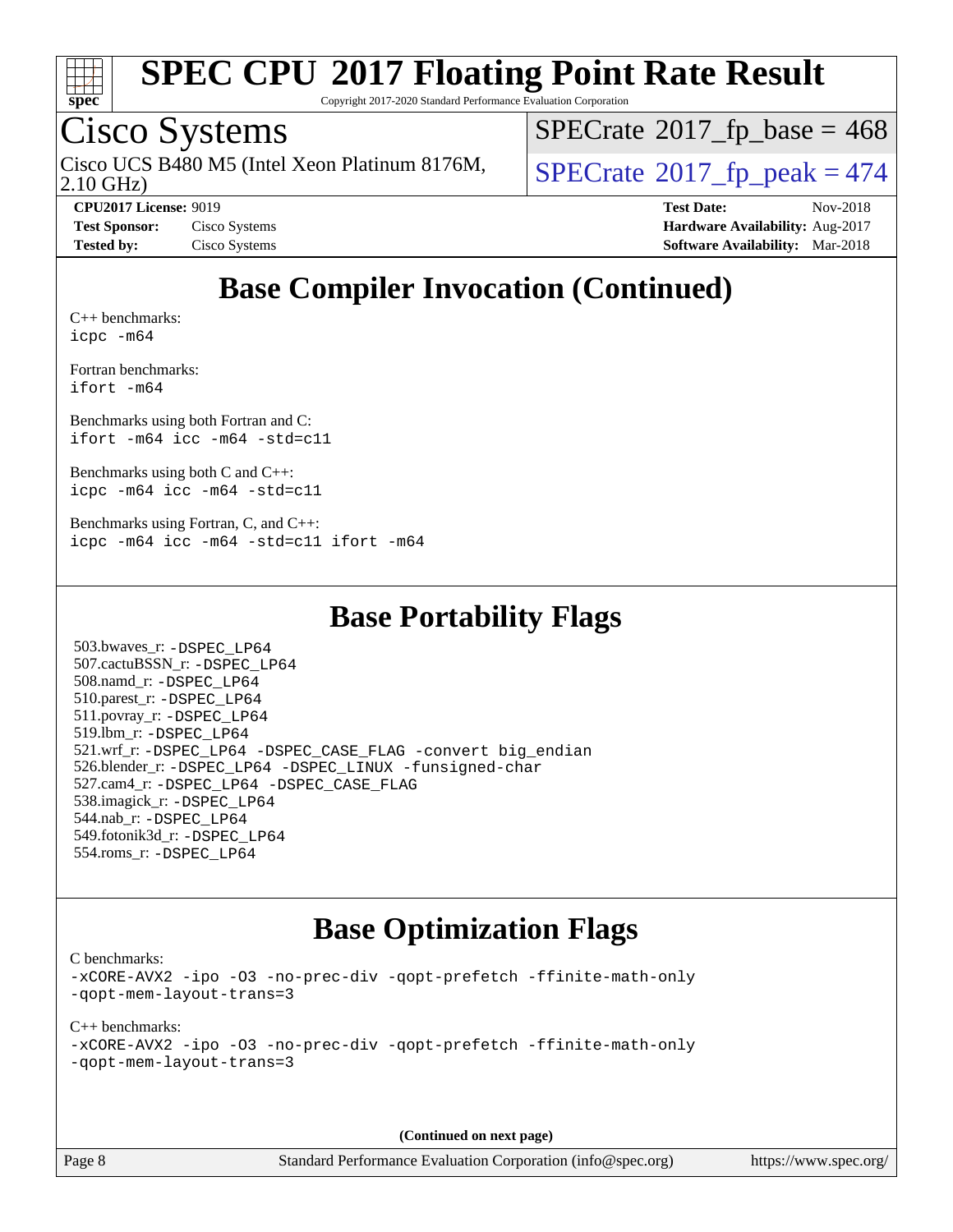

Copyright 2017-2020 Standard Performance Evaluation Corporation

## Cisco Systems

Cisco UCS B480 M5 (Intel Xeon Platinum 8176M,  $\big|$  [SPECrate](http://www.spec.org/auto/cpu2017/Docs/result-fields.html#SPECrate2017fppeak)®[2017\\_fp\\_peak = 4](http://www.spec.org/auto/cpu2017/Docs/result-fields.html#SPECrate2017fppeak)74

 $SPECTate$ <sup>®</sup>[2017\\_fp\\_base =](http://www.spec.org/auto/cpu2017/Docs/result-fields.html#SPECrate2017fpbase) 468

2.10 GHz)

| Test Sponsor:     | Cisco Systems |
|-------------------|---------------|
| <b>Tested by:</b> | Cisco Systems |

**[CPU2017 License:](http://www.spec.org/auto/cpu2017/Docs/result-fields.html#CPU2017License)** 9019 **[Test Date:](http://www.spec.org/auto/cpu2017/Docs/result-fields.html#TestDate)** Nov-2018 **[Hardware Availability:](http://www.spec.org/auto/cpu2017/Docs/result-fields.html#HardwareAvailability)** Aug-2017 **[Software Availability:](http://www.spec.org/auto/cpu2017/Docs/result-fields.html#SoftwareAvailability)** Mar-2018

## **[Base Optimization Flags \(Continued\)](http://www.spec.org/auto/cpu2017/Docs/result-fields.html#BaseOptimizationFlags)**

[Fortran benchmarks](http://www.spec.org/auto/cpu2017/Docs/result-fields.html#Fortranbenchmarks):

[-xCORE-AVX2](http://www.spec.org/cpu2017/results/res2018q4/cpu2017-20181127-09972.flags.html#user_FCbase_f-xCORE-AVX2) [-ipo](http://www.spec.org/cpu2017/results/res2018q4/cpu2017-20181127-09972.flags.html#user_FCbase_f-ipo) [-O3](http://www.spec.org/cpu2017/results/res2018q4/cpu2017-20181127-09972.flags.html#user_FCbase_f-O3) [-no-prec-div](http://www.spec.org/cpu2017/results/res2018q4/cpu2017-20181127-09972.flags.html#user_FCbase_f-no-prec-div) [-qopt-prefetch](http://www.spec.org/cpu2017/results/res2018q4/cpu2017-20181127-09972.flags.html#user_FCbase_f-qopt-prefetch) [-ffinite-math-only](http://www.spec.org/cpu2017/results/res2018q4/cpu2017-20181127-09972.flags.html#user_FCbase_f_finite_math_only_cb91587bd2077682c4b38af759c288ed7c732db004271a9512da14a4f8007909a5f1427ecbf1a0fb78ff2a814402c6114ac565ca162485bbcae155b5e4258871) [-qopt-mem-layout-trans=3](http://www.spec.org/cpu2017/results/res2018q4/cpu2017-20181127-09972.flags.html#user_FCbase_f-qopt-mem-layout-trans_de80db37974c74b1f0e20d883f0b675c88c3b01e9d123adea9b28688d64333345fb62bc4a798493513fdb68f60282f9a726aa07f478b2f7113531aecce732043) [-auto](http://www.spec.org/cpu2017/results/res2018q4/cpu2017-20181127-09972.flags.html#user_FCbase_f-auto) [-nostandard-realloc-lhs](http://www.spec.org/cpu2017/results/res2018q4/cpu2017-20181127-09972.flags.html#user_FCbase_f_2003_std_realloc_82b4557e90729c0f113870c07e44d33d6f5a304b4f63d4c15d2d0f1fab99f5daaed73bdb9275d9ae411527f28b936061aa8b9c8f2d63842963b95c9dd6426b8a)

[Benchmarks using both Fortran and C](http://www.spec.org/auto/cpu2017/Docs/result-fields.html#BenchmarksusingbothFortranandC):

```
-xCORE-AVX2 -ipo -O3 -no-prec-div -qopt-prefetch -ffinite-math-only
-qopt-mem-layout-trans=3 -auto -nostandard-realloc-lhs
```
[Benchmarks using both C and C++](http://www.spec.org/auto/cpu2017/Docs/result-fields.html#BenchmarksusingbothCandCXX):

[-xCORE-AVX2](http://www.spec.org/cpu2017/results/res2018q4/cpu2017-20181127-09972.flags.html#user_CC_CXXbase_f-xCORE-AVX2) [-ipo](http://www.spec.org/cpu2017/results/res2018q4/cpu2017-20181127-09972.flags.html#user_CC_CXXbase_f-ipo) [-O3](http://www.spec.org/cpu2017/results/res2018q4/cpu2017-20181127-09972.flags.html#user_CC_CXXbase_f-O3) [-no-prec-div](http://www.spec.org/cpu2017/results/res2018q4/cpu2017-20181127-09972.flags.html#user_CC_CXXbase_f-no-prec-div) [-qopt-prefetch](http://www.spec.org/cpu2017/results/res2018q4/cpu2017-20181127-09972.flags.html#user_CC_CXXbase_f-qopt-prefetch) [-ffinite-math-only](http://www.spec.org/cpu2017/results/res2018q4/cpu2017-20181127-09972.flags.html#user_CC_CXXbase_f_finite_math_only_cb91587bd2077682c4b38af759c288ed7c732db004271a9512da14a4f8007909a5f1427ecbf1a0fb78ff2a814402c6114ac565ca162485bbcae155b5e4258871) [-qopt-mem-layout-trans=3](http://www.spec.org/cpu2017/results/res2018q4/cpu2017-20181127-09972.flags.html#user_CC_CXXbase_f-qopt-mem-layout-trans_de80db37974c74b1f0e20d883f0b675c88c3b01e9d123adea9b28688d64333345fb62bc4a798493513fdb68f60282f9a726aa07f478b2f7113531aecce732043)

#### [Benchmarks using Fortran, C, and C++:](http://www.spec.org/auto/cpu2017/Docs/result-fields.html#BenchmarksusingFortranCandCXX)

[-xCORE-AVX2](http://www.spec.org/cpu2017/results/res2018q4/cpu2017-20181127-09972.flags.html#user_CC_CXX_FCbase_f-xCORE-AVX2) [-ipo](http://www.spec.org/cpu2017/results/res2018q4/cpu2017-20181127-09972.flags.html#user_CC_CXX_FCbase_f-ipo) [-O3](http://www.spec.org/cpu2017/results/res2018q4/cpu2017-20181127-09972.flags.html#user_CC_CXX_FCbase_f-O3) [-no-prec-div](http://www.spec.org/cpu2017/results/res2018q4/cpu2017-20181127-09972.flags.html#user_CC_CXX_FCbase_f-no-prec-div) [-qopt-prefetch](http://www.spec.org/cpu2017/results/res2018q4/cpu2017-20181127-09972.flags.html#user_CC_CXX_FCbase_f-qopt-prefetch) [-ffinite-math-only](http://www.spec.org/cpu2017/results/res2018q4/cpu2017-20181127-09972.flags.html#user_CC_CXX_FCbase_f_finite_math_only_cb91587bd2077682c4b38af759c288ed7c732db004271a9512da14a4f8007909a5f1427ecbf1a0fb78ff2a814402c6114ac565ca162485bbcae155b5e4258871) [-qopt-mem-layout-trans=3](http://www.spec.org/cpu2017/results/res2018q4/cpu2017-20181127-09972.flags.html#user_CC_CXX_FCbase_f-qopt-mem-layout-trans_de80db37974c74b1f0e20d883f0b675c88c3b01e9d123adea9b28688d64333345fb62bc4a798493513fdb68f60282f9a726aa07f478b2f7113531aecce732043) [-auto](http://www.spec.org/cpu2017/results/res2018q4/cpu2017-20181127-09972.flags.html#user_CC_CXX_FCbase_f-auto) [-nostandard-realloc-lhs](http://www.spec.org/cpu2017/results/res2018q4/cpu2017-20181127-09972.flags.html#user_CC_CXX_FCbase_f_2003_std_realloc_82b4557e90729c0f113870c07e44d33d6f5a304b4f63d4c15d2d0f1fab99f5daaed73bdb9275d9ae411527f28b936061aa8b9c8f2d63842963b95c9dd6426b8a)

### **[Peak Compiler Invocation](http://www.spec.org/auto/cpu2017/Docs/result-fields.html#PeakCompilerInvocation)**

[C benchmarks](http://www.spec.org/auto/cpu2017/Docs/result-fields.html#Cbenchmarks): [icc -m64 -std=c11](http://www.spec.org/cpu2017/results/res2018q4/cpu2017-20181127-09972.flags.html#user_CCpeak_intel_icc_64bit_c11_33ee0cdaae7deeeab2a9725423ba97205ce30f63b9926c2519791662299b76a0318f32ddfffdc46587804de3178b4f9328c46fa7c2b0cd779d7a61945c91cd35)

[C++ benchmarks:](http://www.spec.org/auto/cpu2017/Docs/result-fields.html#CXXbenchmarks) [icpc -m64](http://www.spec.org/cpu2017/results/res2018q4/cpu2017-20181127-09972.flags.html#user_CXXpeak_intel_icpc_64bit_4ecb2543ae3f1412ef961e0650ca070fec7b7afdcd6ed48761b84423119d1bf6bdf5cad15b44d48e7256388bc77273b966e5eb805aefd121eb22e9299b2ec9d9)

[Fortran benchmarks](http://www.spec.org/auto/cpu2017/Docs/result-fields.html#Fortranbenchmarks): [ifort -m64](http://www.spec.org/cpu2017/results/res2018q4/cpu2017-20181127-09972.flags.html#user_FCpeak_intel_ifort_64bit_24f2bb282fbaeffd6157abe4f878425411749daecae9a33200eee2bee2fe76f3b89351d69a8130dd5949958ce389cf37ff59a95e7a40d588e8d3a57e0c3fd751)

[Benchmarks using both Fortran and C](http://www.spec.org/auto/cpu2017/Docs/result-fields.html#BenchmarksusingbothFortranandC): [ifort -m64](http://www.spec.org/cpu2017/results/res2018q4/cpu2017-20181127-09972.flags.html#user_CC_FCpeak_intel_ifort_64bit_24f2bb282fbaeffd6157abe4f878425411749daecae9a33200eee2bee2fe76f3b89351d69a8130dd5949958ce389cf37ff59a95e7a40d588e8d3a57e0c3fd751) [icc -m64 -std=c11](http://www.spec.org/cpu2017/results/res2018q4/cpu2017-20181127-09972.flags.html#user_CC_FCpeak_intel_icc_64bit_c11_33ee0cdaae7deeeab2a9725423ba97205ce30f63b9926c2519791662299b76a0318f32ddfffdc46587804de3178b4f9328c46fa7c2b0cd779d7a61945c91cd35)

[Benchmarks using both C and C++](http://www.spec.org/auto/cpu2017/Docs/result-fields.html#BenchmarksusingbothCandCXX): [icpc -m64](http://www.spec.org/cpu2017/results/res2018q4/cpu2017-20181127-09972.flags.html#user_CC_CXXpeak_intel_icpc_64bit_4ecb2543ae3f1412ef961e0650ca070fec7b7afdcd6ed48761b84423119d1bf6bdf5cad15b44d48e7256388bc77273b966e5eb805aefd121eb22e9299b2ec9d9) [icc -m64 -std=c11](http://www.spec.org/cpu2017/results/res2018q4/cpu2017-20181127-09972.flags.html#user_CC_CXXpeak_intel_icc_64bit_c11_33ee0cdaae7deeeab2a9725423ba97205ce30f63b9926c2519791662299b76a0318f32ddfffdc46587804de3178b4f9328c46fa7c2b0cd779d7a61945c91cd35)

[Benchmarks using Fortran, C, and C++:](http://www.spec.org/auto/cpu2017/Docs/result-fields.html#BenchmarksusingFortranCandCXX) [icpc -m64](http://www.spec.org/cpu2017/results/res2018q4/cpu2017-20181127-09972.flags.html#user_CC_CXX_FCpeak_intel_icpc_64bit_4ecb2543ae3f1412ef961e0650ca070fec7b7afdcd6ed48761b84423119d1bf6bdf5cad15b44d48e7256388bc77273b966e5eb805aefd121eb22e9299b2ec9d9) [icc -m64 -std=c11](http://www.spec.org/cpu2017/results/res2018q4/cpu2017-20181127-09972.flags.html#user_CC_CXX_FCpeak_intel_icc_64bit_c11_33ee0cdaae7deeeab2a9725423ba97205ce30f63b9926c2519791662299b76a0318f32ddfffdc46587804de3178b4f9328c46fa7c2b0cd779d7a61945c91cd35) [ifort -m64](http://www.spec.org/cpu2017/results/res2018q4/cpu2017-20181127-09972.flags.html#user_CC_CXX_FCpeak_intel_ifort_64bit_24f2bb282fbaeffd6157abe4f878425411749daecae9a33200eee2bee2fe76f3b89351d69a8130dd5949958ce389cf37ff59a95e7a40d588e8d3a57e0c3fd751)

### **[Peak Portability Flags](http://www.spec.org/auto/cpu2017/Docs/result-fields.html#PeakPortabilityFlags)**

Same as Base Portability Flags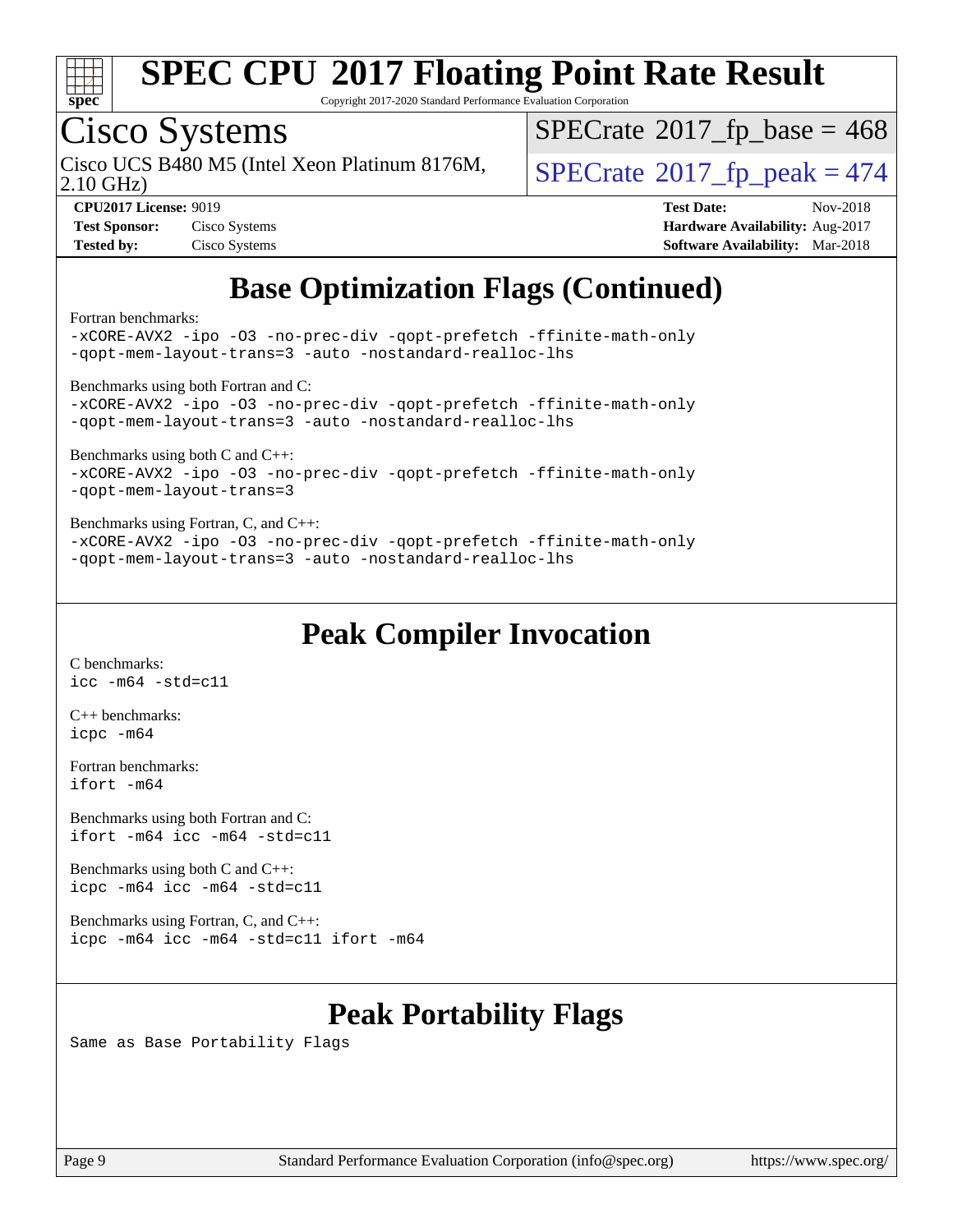

Copyright 2017-2020 Standard Performance Evaluation Corporation

## Cisco Systems

Cisco UCS B480 M5 (Intel Xeon Platinum 8176M,  $\big|$  [SPECrate](http://www.spec.org/auto/cpu2017/Docs/result-fields.html#SPECrate2017fppeak)®[2017\\_fp\\_peak = 4](http://www.spec.org/auto/cpu2017/Docs/result-fields.html#SPECrate2017fppeak)74

 $SPECTate$ <sup>®</sup>[2017\\_fp\\_base =](http://www.spec.org/auto/cpu2017/Docs/result-fields.html#SPECrate2017fpbase) 468

2.10 GHz)

**[Tested by:](http://www.spec.org/auto/cpu2017/Docs/result-fields.html#Testedby)** Cisco Systems **[Software Availability:](http://www.spec.org/auto/cpu2017/Docs/result-fields.html#SoftwareAvailability)** Mar-2018

**[CPU2017 License:](http://www.spec.org/auto/cpu2017/Docs/result-fields.html#CPU2017License)** 9019 **[Test Date:](http://www.spec.org/auto/cpu2017/Docs/result-fields.html#TestDate)** Nov-2018 **[Test Sponsor:](http://www.spec.org/auto/cpu2017/Docs/result-fields.html#TestSponsor)** Cisco Systems **[Hardware Availability:](http://www.spec.org/auto/cpu2017/Docs/result-fields.html#HardwareAvailability)** Aug-2017

## **[Peak Optimization Flags](http://www.spec.org/auto/cpu2017/Docs/result-fields.html#PeakOptimizationFlags)**

[C benchmarks](http://www.spec.org/auto/cpu2017/Docs/result-fields.html#Cbenchmarks):

 519.lbm\_r: [-prof-gen](http://www.spec.org/cpu2017/results/res2018q4/cpu2017-20181127-09972.flags.html#user_peakPASS1_CFLAGSPASS1_LDFLAGS519_lbm_r_prof_gen_5aa4926d6013ddb2a31985c654b3eb18169fc0c6952a63635c234f711e6e63dd76e94ad52365559451ec499a2cdb89e4dc58ba4c67ef54ca681ffbe1461d6b36)(pass 1) [-prof-use](http://www.spec.org/cpu2017/results/res2018q4/cpu2017-20181127-09972.flags.html#user_peakPASS2_CFLAGSPASS2_LDFLAGS519_lbm_r_prof_use_1a21ceae95f36a2b53c25747139a6c16ca95bd9def2a207b4f0849963b97e94f5260e30a0c64f4bb623698870e679ca08317ef8150905d41bd88c6f78df73f19)(pass 2) [-ipo](http://www.spec.org/cpu2017/results/res2018q4/cpu2017-20181127-09972.flags.html#user_peakPASS1_COPTIMIZEPASS2_COPTIMIZE519_lbm_r_f-ipo) [-xCORE-AVX2](http://www.spec.org/cpu2017/results/res2018q4/cpu2017-20181127-09972.flags.html#user_peakPASS2_COPTIMIZE519_lbm_r_f-xCORE-AVX2) [-O3](http://www.spec.org/cpu2017/results/res2018q4/cpu2017-20181127-09972.flags.html#user_peakPASS1_COPTIMIZEPASS2_COPTIMIZE519_lbm_r_f-O3) [-no-prec-div](http://www.spec.org/cpu2017/results/res2018q4/cpu2017-20181127-09972.flags.html#user_peakPASS1_COPTIMIZEPASS2_COPTIMIZE519_lbm_r_f-no-prec-div) [-qopt-prefetch](http://www.spec.org/cpu2017/results/res2018q4/cpu2017-20181127-09972.flags.html#user_peakPASS1_COPTIMIZEPASS2_COPTIMIZE519_lbm_r_f-qopt-prefetch) [-ffinite-math-only](http://www.spec.org/cpu2017/results/res2018q4/cpu2017-20181127-09972.flags.html#user_peakPASS1_COPTIMIZEPASS2_COPTIMIZE519_lbm_r_f_finite_math_only_cb91587bd2077682c4b38af759c288ed7c732db004271a9512da14a4f8007909a5f1427ecbf1a0fb78ff2a814402c6114ac565ca162485bbcae155b5e4258871) [-qopt-mem-layout-trans=3](http://www.spec.org/cpu2017/results/res2018q4/cpu2017-20181127-09972.flags.html#user_peakPASS1_COPTIMIZEPASS2_COPTIMIZE519_lbm_r_f-qopt-mem-layout-trans_de80db37974c74b1f0e20d883f0b675c88c3b01e9d123adea9b28688d64333345fb62bc4a798493513fdb68f60282f9a726aa07f478b2f7113531aecce732043) 538.imagick\_r: [-xCORE-AVX2](http://www.spec.org/cpu2017/results/res2018q4/cpu2017-20181127-09972.flags.html#user_peakCOPTIMIZE538_imagick_r_f-xCORE-AVX2) [-ipo](http://www.spec.org/cpu2017/results/res2018q4/cpu2017-20181127-09972.flags.html#user_peakCOPTIMIZE538_imagick_r_f-ipo) [-O3](http://www.spec.org/cpu2017/results/res2018q4/cpu2017-20181127-09972.flags.html#user_peakCOPTIMIZE538_imagick_r_f-O3) [-no-prec-div](http://www.spec.org/cpu2017/results/res2018q4/cpu2017-20181127-09972.flags.html#user_peakCOPTIMIZE538_imagick_r_f-no-prec-div) [-qopt-prefetch](http://www.spec.org/cpu2017/results/res2018q4/cpu2017-20181127-09972.flags.html#user_peakCOPTIMIZE538_imagick_r_f-qopt-prefetch) [-ffinite-math-only](http://www.spec.org/cpu2017/results/res2018q4/cpu2017-20181127-09972.flags.html#user_peakCOPTIMIZE538_imagick_r_f_finite_math_only_cb91587bd2077682c4b38af759c288ed7c732db004271a9512da14a4f8007909a5f1427ecbf1a0fb78ff2a814402c6114ac565ca162485bbcae155b5e4258871) [-qopt-mem-layout-trans=3](http://www.spec.org/cpu2017/results/res2018q4/cpu2017-20181127-09972.flags.html#user_peakCOPTIMIZE538_imagick_r_f-qopt-mem-layout-trans_de80db37974c74b1f0e20d883f0b675c88c3b01e9d123adea9b28688d64333345fb62bc4a798493513fdb68f60282f9a726aa07f478b2f7113531aecce732043) 544.nab\_r: Same as 538.imagick\_r [C++ benchmarks:](http://www.spec.org/auto/cpu2017/Docs/result-fields.html#CXXbenchmarks) 508.namd\_r: [-prof-gen](http://www.spec.org/cpu2017/results/res2018q4/cpu2017-20181127-09972.flags.html#user_peakPASS1_CXXFLAGSPASS1_LDFLAGS508_namd_r_prof_gen_5aa4926d6013ddb2a31985c654b3eb18169fc0c6952a63635c234f711e6e63dd76e94ad52365559451ec499a2cdb89e4dc58ba4c67ef54ca681ffbe1461d6b36)(pass 1) [-prof-use](http://www.spec.org/cpu2017/results/res2018q4/cpu2017-20181127-09972.flags.html#user_peakPASS2_CXXFLAGSPASS2_LDFLAGS508_namd_r_prof_use_1a21ceae95f36a2b53c25747139a6c16ca95bd9def2a207b4f0849963b97e94f5260e30a0c64f4bb623698870e679ca08317ef8150905d41bd88c6f78df73f19)(pass 2) [-ipo](http://www.spec.org/cpu2017/results/res2018q4/cpu2017-20181127-09972.flags.html#user_peakPASS1_CXXOPTIMIZEPASS2_CXXOPTIMIZE508_namd_r_f-ipo) [-xCORE-AVX2](http://www.spec.org/cpu2017/results/res2018q4/cpu2017-20181127-09972.flags.html#user_peakPASS2_CXXOPTIMIZE508_namd_r_f-xCORE-AVX2) [-O3](http://www.spec.org/cpu2017/results/res2018q4/cpu2017-20181127-09972.flags.html#user_peakPASS1_CXXOPTIMIZEPASS2_CXXOPTIMIZE508_namd_r_f-O3) [-no-prec-div](http://www.spec.org/cpu2017/results/res2018q4/cpu2017-20181127-09972.flags.html#user_peakPASS1_CXXOPTIMIZEPASS2_CXXOPTIMIZE508_namd_r_f-no-prec-div) [-qopt-prefetch](http://www.spec.org/cpu2017/results/res2018q4/cpu2017-20181127-09972.flags.html#user_peakPASS1_CXXOPTIMIZEPASS2_CXXOPTIMIZE508_namd_r_f-qopt-prefetch) [-ffinite-math-only](http://www.spec.org/cpu2017/results/res2018q4/cpu2017-20181127-09972.flags.html#user_peakPASS1_CXXOPTIMIZEPASS2_CXXOPTIMIZE508_namd_r_f_finite_math_only_cb91587bd2077682c4b38af759c288ed7c732db004271a9512da14a4f8007909a5f1427ecbf1a0fb78ff2a814402c6114ac565ca162485bbcae155b5e4258871) [-qopt-mem-layout-trans=3](http://www.spec.org/cpu2017/results/res2018q4/cpu2017-20181127-09972.flags.html#user_peakPASS1_CXXOPTIMIZEPASS2_CXXOPTIMIZE508_namd_r_f-qopt-mem-layout-trans_de80db37974c74b1f0e20d883f0b675c88c3b01e9d123adea9b28688d64333345fb62bc4a798493513fdb68f60282f9a726aa07f478b2f7113531aecce732043) 510.parest\_r: [-xCORE-AVX2](http://www.spec.org/cpu2017/results/res2018q4/cpu2017-20181127-09972.flags.html#user_peakCXXOPTIMIZE510_parest_r_f-xCORE-AVX2) [-ipo](http://www.spec.org/cpu2017/results/res2018q4/cpu2017-20181127-09972.flags.html#user_peakCXXOPTIMIZE510_parest_r_f-ipo) [-O3](http://www.spec.org/cpu2017/results/res2018q4/cpu2017-20181127-09972.flags.html#user_peakCXXOPTIMIZE510_parest_r_f-O3) [-no-prec-div](http://www.spec.org/cpu2017/results/res2018q4/cpu2017-20181127-09972.flags.html#user_peakCXXOPTIMIZE510_parest_r_f-no-prec-div) [-qopt-prefetch](http://www.spec.org/cpu2017/results/res2018q4/cpu2017-20181127-09972.flags.html#user_peakCXXOPTIMIZE510_parest_r_f-qopt-prefetch) [-ffinite-math-only](http://www.spec.org/cpu2017/results/res2018q4/cpu2017-20181127-09972.flags.html#user_peakCXXOPTIMIZE510_parest_r_f_finite_math_only_cb91587bd2077682c4b38af759c288ed7c732db004271a9512da14a4f8007909a5f1427ecbf1a0fb78ff2a814402c6114ac565ca162485bbcae155b5e4258871) [-qopt-mem-layout-trans=3](http://www.spec.org/cpu2017/results/res2018q4/cpu2017-20181127-09972.flags.html#user_peakCXXOPTIMIZE510_parest_r_f-qopt-mem-layout-trans_de80db37974c74b1f0e20d883f0b675c88c3b01e9d123adea9b28688d64333345fb62bc4a798493513fdb68f60282f9a726aa07f478b2f7113531aecce732043) [Fortran benchmarks](http://www.spec.org/auto/cpu2017/Docs/result-fields.html#Fortranbenchmarks): 503.bwaves\_r: [-xCORE-AVX2](http://www.spec.org/cpu2017/results/res2018q4/cpu2017-20181127-09972.flags.html#user_peakFOPTIMIZE503_bwaves_r_f-xCORE-AVX2) [-ipo](http://www.spec.org/cpu2017/results/res2018q4/cpu2017-20181127-09972.flags.html#user_peakFOPTIMIZE503_bwaves_r_f-ipo) [-O3](http://www.spec.org/cpu2017/results/res2018q4/cpu2017-20181127-09972.flags.html#user_peakFOPTIMIZE503_bwaves_r_f-O3) [-no-prec-div](http://www.spec.org/cpu2017/results/res2018q4/cpu2017-20181127-09972.flags.html#user_peakFOPTIMIZE503_bwaves_r_f-no-prec-div) [-qopt-prefetch](http://www.spec.org/cpu2017/results/res2018q4/cpu2017-20181127-09972.flags.html#user_peakFOPTIMIZE503_bwaves_r_f-qopt-prefetch) [-ffinite-math-only](http://www.spec.org/cpu2017/results/res2018q4/cpu2017-20181127-09972.flags.html#user_peakFOPTIMIZE503_bwaves_r_f_finite_math_only_cb91587bd2077682c4b38af759c288ed7c732db004271a9512da14a4f8007909a5f1427ecbf1a0fb78ff2a814402c6114ac565ca162485bbcae155b5e4258871) [-qopt-mem-layout-trans=3](http://www.spec.org/cpu2017/results/res2018q4/cpu2017-20181127-09972.flags.html#user_peakFOPTIMIZE503_bwaves_r_f-qopt-mem-layout-trans_de80db37974c74b1f0e20d883f0b675c88c3b01e9d123adea9b28688d64333345fb62bc4a798493513fdb68f60282f9a726aa07f478b2f7113531aecce732043) [-auto](http://www.spec.org/cpu2017/results/res2018q4/cpu2017-20181127-09972.flags.html#user_peakFOPTIMIZE503_bwaves_r_f-auto) [-nostandard-realloc-lhs](http://www.spec.org/cpu2017/results/res2018q4/cpu2017-20181127-09972.flags.html#user_peakEXTRA_FOPTIMIZE503_bwaves_r_f_2003_std_realloc_82b4557e90729c0f113870c07e44d33d6f5a304b4f63d4c15d2d0f1fab99f5daaed73bdb9275d9ae411527f28b936061aa8b9c8f2d63842963b95c9dd6426b8a) 549.fotonik3d\_r: Same as 503.bwaves\_r 554.roms\_r: [-prof-gen](http://www.spec.org/cpu2017/results/res2018q4/cpu2017-20181127-09972.flags.html#user_peakPASS1_FFLAGSPASS1_LDFLAGS554_roms_r_prof_gen_5aa4926d6013ddb2a31985c654b3eb18169fc0c6952a63635c234f711e6e63dd76e94ad52365559451ec499a2cdb89e4dc58ba4c67ef54ca681ffbe1461d6b36)(pass 1) [-prof-use](http://www.spec.org/cpu2017/results/res2018q4/cpu2017-20181127-09972.flags.html#user_peakPASS2_FFLAGSPASS2_LDFLAGS554_roms_r_prof_use_1a21ceae95f36a2b53c25747139a6c16ca95bd9def2a207b4f0849963b97e94f5260e30a0c64f4bb623698870e679ca08317ef8150905d41bd88c6f78df73f19)(pass 2) [-ipo](http://www.spec.org/cpu2017/results/res2018q4/cpu2017-20181127-09972.flags.html#user_peakPASS1_FOPTIMIZEPASS2_FOPTIMIZE554_roms_r_f-ipo) [-xCORE-AVX2](http://www.spec.org/cpu2017/results/res2018q4/cpu2017-20181127-09972.flags.html#user_peakPASS2_FOPTIMIZE554_roms_r_f-xCORE-AVX2) [-O3](http://www.spec.org/cpu2017/results/res2018q4/cpu2017-20181127-09972.flags.html#user_peakPASS1_FOPTIMIZEPASS2_FOPTIMIZE554_roms_r_f-O3) [-no-prec-div](http://www.spec.org/cpu2017/results/res2018q4/cpu2017-20181127-09972.flags.html#user_peakPASS1_FOPTIMIZEPASS2_FOPTIMIZE554_roms_r_f-no-prec-div) [-qopt-prefetch](http://www.spec.org/cpu2017/results/res2018q4/cpu2017-20181127-09972.flags.html#user_peakPASS1_FOPTIMIZEPASS2_FOPTIMIZE554_roms_r_f-qopt-prefetch) [-ffinite-math-only](http://www.spec.org/cpu2017/results/res2018q4/cpu2017-20181127-09972.flags.html#user_peakPASS1_FOPTIMIZEPASS2_FOPTIMIZE554_roms_r_f_finite_math_only_cb91587bd2077682c4b38af759c288ed7c732db004271a9512da14a4f8007909a5f1427ecbf1a0fb78ff2a814402c6114ac565ca162485bbcae155b5e4258871) [-qopt-mem-layout-trans=3](http://www.spec.org/cpu2017/results/res2018q4/cpu2017-20181127-09972.flags.html#user_peakPASS1_FOPTIMIZEPASS2_FOPTIMIZE554_roms_r_f-qopt-mem-layout-trans_de80db37974c74b1f0e20d883f0b675c88c3b01e9d123adea9b28688d64333345fb62bc4a798493513fdb68f60282f9a726aa07f478b2f7113531aecce732043) [-auto](http://www.spec.org/cpu2017/results/res2018q4/cpu2017-20181127-09972.flags.html#user_peakPASS2_FOPTIMIZE554_roms_r_f-auto) [-nostandard-realloc-lhs](http://www.spec.org/cpu2017/results/res2018q4/cpu2017-20181127-09972.flags.html#user_peakEXTRA_FOPTIMIZE554_roms_r_f_2003_std_realloc_82b4557e90729c0f113870c07e44d33d6f5a304b4f63d4c15d2d0f1fab99f5daaed73bdb9275d9ae411527f28b936061aa8b9c8f2d63842963b95c9dd6426b8a) [Benchmarks using both Fortran and C](http://www.spec.org/auto/cpu2017/Docs/result-fields.html#BenchmarksusingbothFortranandC): [-prof-gen](http://www.spec.org/cpu2017/results/res2018q4/cpu2017-20181127-09972.flags.html#user_CC_FCpeak_prof_gen_5aa4926d6013ddb2a31985c654b3eb18169fc0c6952a63635c234f711e6e63dd76e94ad52365559451ec499a2cdb89e4dc58ba4c67ef54ca681ffbe1461d6b36)(pass 1) [-prof-use](http://www.spec.org/cpu2017/results/res2018q4/cpu2017-20181127-09972.flags.html#user_CC_FCpeak_prof_use_1a21ceae95f36a2b53c25747139a6c16ca95bd9def2a207b4f0849963b97e94f5260e30a0c64f4bb623698870e679ca08317ef8150905d41bd88c6f78df73f19)(pass 2) [-ipo](http://www.spec.org/cpu2017/results/res2018q4/cpu2017-20181127-09972.flags.html#user_CC_FCpeak_f-ipo) [-xCORE-AVX2](http://www.spec.org/cpu2017/results/res2018q4/cpu2017-20181127-09972.flags.html#user_CC_FCpeak_f-xCORE-AVX2) [-O3](http://www.spec.org/cpu2017/results/res2018q4/cpu2017-20181127-09972.flags.html#user_CC_FCpeak_f-O3) [-no-prec-div](http://www.spec.org/cpu2017/results/res2018q4/cpu2017-20181127-09972.flags.html#user_CC_FCpeak_f-no-prec-div) [-qopt-prefetch](http://www.spec.org/cpu2017/results/res2018q4/cpu2017-20181127-09972.flags.html#user_CC_FCpeak_f-qopt-prefetch) [-ffinite-math-only](http://www.spec.org/cpu2017/results/res2018q4/cpu2017-20181127-09972.flags.html#user_CC_FCpeak_f_finite_math_only_cb91587bd2077682c4b38af759c288ed7c732db004271a9512da14a4f8007909a5f1427ecbf1a0fb78ff2a814402c6114ac565ca162485bbcae155b5e4258871) [-qopt-mem-layout-trans=3](http://www.spec.org/cpu2017/results/res2018q4/cpu2017-20181127-09972.flags.html#user_CC_FCpeak_f-qopt-mem-layout-trans_de80db37974c74b1f0e20d883f0b675c88c3b01e9d123adea9b28688d64333345fb62bc4a798493513fdb68f60282f9a726aa07f478b2f7113531aecce732043) [-auto](http://www.spec.org/cpu2017/results/res2018q4/cpu2017-20181127-09972.flags.html#user_CC_FCpeak_f-auto) [-nostandard-realloc-lhs](http://www.spec.org/cpu2017/results/res2018q4/cpu2017-20181127-09972.flags.html#user_CC_FCpeak_f_2003_std_realloc_82b4557e90729c0f113870c07e44d33d6f5a304b4f63d4c15d2d0f1fab99f5daaed73bdb9275d9ae411527f28b936061aa8b9c8f2d63842963b95c9dd6426b8a) [Benchmarks using both C and C++:](http://www.spec.org/auto/cpu2017/Docs/result-fields.html#BenchmarksusingbothCandCXX) 511.povray\_r: [-prof-gen](http://www.spec.org/cpu2017/results/res2018q4/cpu2017-20181127-09972.flags.html#user_peakPASS1_CFLAGSPASS1_CXXFLAGSPASS1_LDFLAGS511_povray_r_prof_gen_5aa4926d6013ddb2a31985c654b3eb18169fc0c6952a63635c234f711e6e63dd76e94ad52365559451ec499a2cdb89e4dc58ba4c67ef54ca681ffbe1461d6b36)(pass 1) [-prof-use](http://www.spec.org/cpu2017/results/res2018q4/cpu2017-20181127-09972.flags.html#user_peakPASS2_CFLAGSPASS2_CXXFLAGSPASS2_LDFLAGS511_povray_r_prof_use_1a21ceae95f36a2b53c25747139a6c16ca95bd9def2a207b4f0849963b97e94f5260e30a0c64f4bb623698870e679ca08317ef8150905d41bd88c6f78df73f19)(pass 2) [-ipo](http://www.spec.org/cpu2017/results/res2018q4/cpu2017-20181127-09972.flags.html#user_peakPASS1_COPTIMIZEPASS1_CXXOPTIMIZEPASS2_COPTIMIZEPASS2_CXXOPTIMIZE511_povray_r_f-ipo) [-xCORE-AVX2](http://www.spec.org/cpu2017/results/res2018q4/cpu2017-20181127-09972.flags.html#user_peakPASS2_COPTIMIZEPASS2_CXXOPTIMIZE511_povray_r_f-xCORE-AVX2) [-O3](http://www.spec.org/cpu2017/results/res2018q4/cpu2017-20181127-09972.flags.html#user_peakPASS1_COPTIMIZEPASS1_CXXOPTIMIZEPASS2_COPTIMIZEPASS2_CXXOPTIMIZE511_povray_r_f-O3) [-no-prec-div](http://www.spec.org/cpu2017/results/res2018q4/cpu2017-20181127-09972.flags.html#user_peakPASS1_COPTIMIZEPASS1_CXXOPTIMIZEPASS2_COPTIMIZEPASS2_CXXOPTIMIZE511_povray_r_f-no-prec-div) [-qopt-prefetch](http://www.spec.org/cpu2017/results/res2018q4/cpu2017-20181127-09972.flags.html#user_peakPASS1_COPTIMIZEPASS1_CXXOPTIMIZEPASS2_COPTIMIZEPASS2_CXXOPTIMIZE511_povray_r_f-qopt-prefetch) [-ffinite-math-only](http://www.spec.org/cpu2017/results/res2018q4/cpu2017-20181127-09972.flags.html#user_peakPASS1_COPTIMIZEPASS1_CXXOPTIMIZEPASS2_COPTIMIZEPASS2_CXXOPTIMIZE511_povray_r_f_finite_math_only_cb91587bd2077682c4b38af759c288ed7c732db004271a9512da14a4f8007909a5f1427ecbf1a0fb78ff2a814402c6114ac565ca162485bbcae155b5e4258871) [-qopt-mem-layout-trans=3](http://www.spec.org/cpu2017/results/res2018q4/cpu2017-20181127-09972.flags.html#user_peakPASS1_COPTIMIZEPASS1_CXXOPTIMIZEPASS2_COPTIMIZEPASS2_CXXOPTIMIZE511_povray_r_f-qopt-mem-layout-trans_de80db37974c74b1f0e20d883f0b675c88c3b01e9d123adea9b28688d64333345fb62bc4a798493513fdb68f60282f9a726aa07f478b2f7113531aecce732043) 526.blender\_r: [-xCORE-AVX2](http://www.spec.org/cpu2017/results/res2018q4/cpu2017-20181127-09972.flags.html#user_peakCOPTIMIZECXXOPTIMIZE526_blender_r_f-xCORE-AVX2) [-ipo](http://www.spec.org/cpu2017/results/res2018q4/cpu2017-20181127-09972.flags.html#user_peakCOPTIMIZECXXOPTIMIZE526_blender_r_f-ipo) [-O3](http://www.spec.org/cpu2017/results/res2018q4/cpu2017-20181127-09972.flags.html#user_peakCOPTIMIZECXXOPTIMIZE526_blender_r_f-O3) [-no-prec-div](http://www.spec.org/cpu2017/results/res2018q4/cpu2017-20181127-09972.flags.html#user_peakCOPTIMIZECXXOPTIMIZE526_blender_r_f-no-prec-div) [-qopt-prefetch](http://www.spec.org/cpu2017/results/res2018q4/cpu2017-20181127-09972.flags.html#user_peakCOPTIMIZECXXOPTIMIZE526_blender_r_f-qopt-prefetch) [-ffinite-math-only](http://www.spec.org/cpu2017/results/res2018q4/cpu2017-20181127-09972.flags.html#user_peakCOPTIMIZECXXOPTIMIZE526_blender_r_f_finite_math_only_cb91587bd2077682c4b38af759c288ed7c732db004271a9512da14a4f8007909a5f1427ecbf1a0fb78ff2a814402c6114ac565ca162485bbcae155b5e4258871) [-qopt-mem-layout-trans=3](http://www.spec.org/cpu2017/results/res2018q4/cpu2017-20181127-09972.flags.html#user_peakCOPTIMIZECXXOPTIMIZE526_blender_r_f-qopt-mem-layout-trans_de80db37974c74b1f0e20d883f0b675c88c3b01e9d123adea9b28688d64333345fb62bc4a798493513fdb68f60282f9a726aa07f478b2f7113531aecce732043)

**(Continued on next page)**